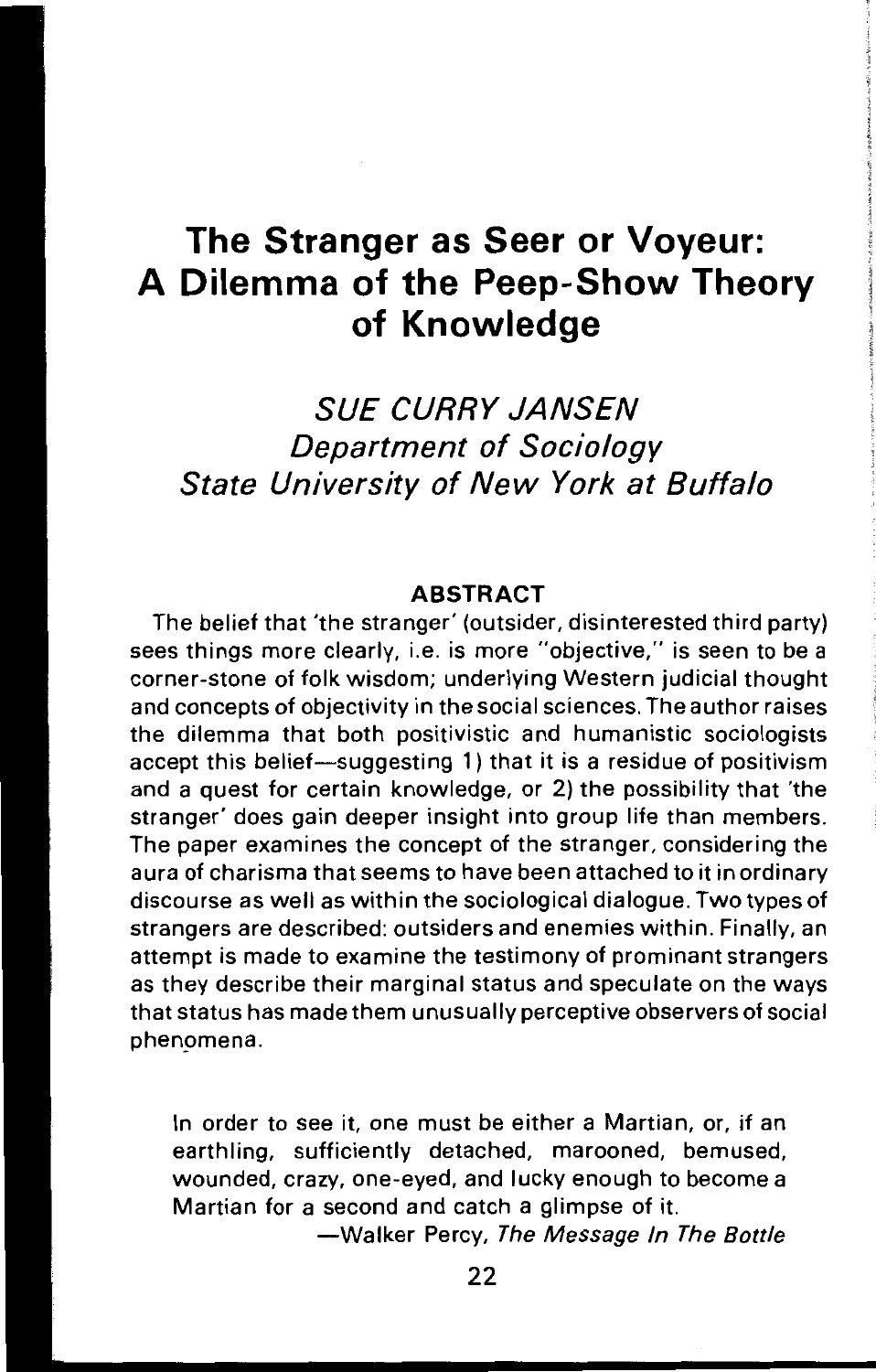The idea that the outsider, the disinterested third party, sees things more clearly, i.e. is a more objective arbiter of disputes than those directly involved in a controversy, has been a cornerstone of folk wisdom throughout history. The fundaments of the Western judicial system are secured within it and concepts of objectivity in the social sciences are derived from it. Indeed, before history annexed the prefix to the word, dis-interested, this insight touched humankind's relation to its god.

According to Biblical texts, Solomon was lifted above the brutishness of ordinary mortals by his wisdom. But, Solomon was king of the realm, not a stranger to it. Acquinas offered philosophers an image of the traveler, the wayfarer, as a moderator of morals. But, it was Shakespeare who gave us the classic portrait of the objective stranger. In The Merchant of Venice, Portia is allowed to judge because she not only possesses the detachment of learning and the distance of a traveler from Padua; but she is also a woman-an alien in the world of commerce.<sup>1</sup>

Montesquieu's Persian Letters posed the thesis that the best sociologist is a stranger. Tocqueville's Democracy in America, Gide's Return From the U.S.S.R., Santayana's On America, Tagore's Nationalism, Fanon's The Wretched Of The Earth, Myrdal's An American Dilemma, and Liebow's Tally's Corner, can be seen as validations of this thesis. Similarly, some of the greatest sociologists have in fact been strangers, immigrants, refugees, and exiles: Marx, Veblen, Sorokin, Schutz, Mannheim, Znaniecki. And, of course, Montequieu's simple theme provided the raison d'etre of anthropology.

#### CREATIVITY AND ESTRANGEMENT

The artist-as-stranger, exile, expatriate or bohemian, has become a cliche of modernism. Romanticism established the idea that the stranger viewpoint-the skewed vision-is the wellspring of creativity. An aphorism often attributed to W. H.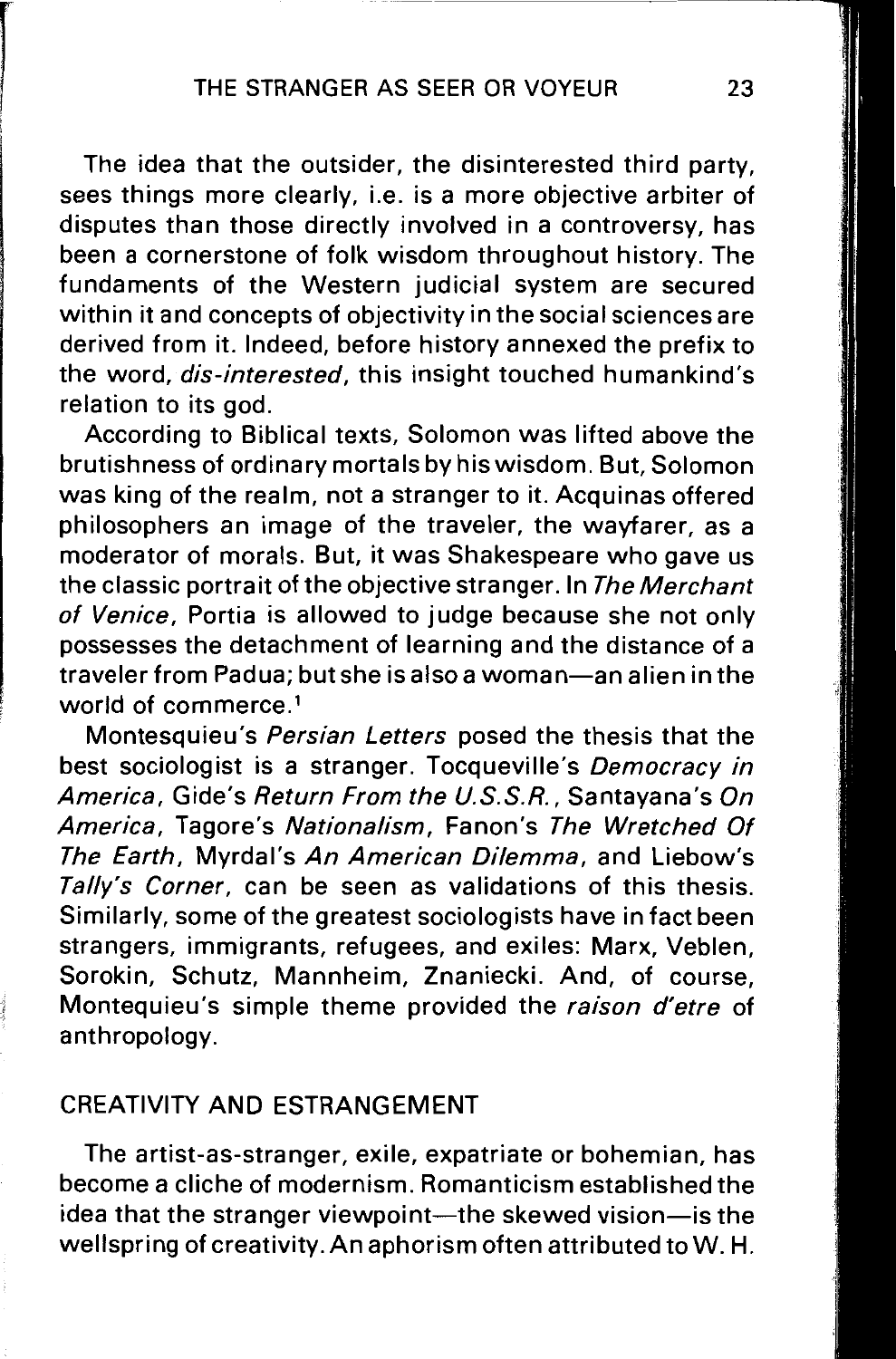Auden asserts that a work of genius always contains an essential error: a distortion of vision which informs that vision.<sup>2</sup> Michel Foucault (Madness And Civilization) and others have pointed out that in the modern world the anxiety of the artist who is stranded between sanity and insanity may be one source of that distortion. In his monumental work, The Act Of Creation, Arthur Koestler concluded that the source of creativity (and irony) can be traced to the tension which results from perceiving a situation or idea in two selfconsistent but habitually incompatible frames of reference. <sup>3</sup>

Romanticism is a protest against the hegemony of the rationalistic-scientific ethos. It expresses the existential anguish of blocked-creativity: the ennui produced by the discovery that there is a veil of theory covering nature. Lukacs (1971) describes this veil as a "reification" of nature. From the time of Baudelaire and Delacroix, the creative tension of the artistic vision has been generated by attempts to break through this invisible barrier and touch existence. Thus, the stranger is the most compelling narrative mask in Twentieth Century literature from Appolinaire, Breton, and Rilke, to Camus, Beckett, and Solzhenitsyn.

### **THE** SCIENTIST AS VOYEUR

The scientist is the stranger's metaphoric kin. However, whereas the Romantic dons the mask of the stranger in search of a point of contact with being; scientists disguise themselves in this garb in order to mark and even exaggerate their distance from being. In the Baconian ethos, scientists estranged themselves from nature in order to assert their power over it. Comte appropriated the Baconian ideal and applied it to the social world. Durkheim urged the scientist to treat social facts as "things." It was Max Weber, however, who recited the most ingenius parable in the litany of objectivism. Weber established the myth of the Minotaur in which the valuing human is miraculously transformed into a value-free scientist when he or she puts on professional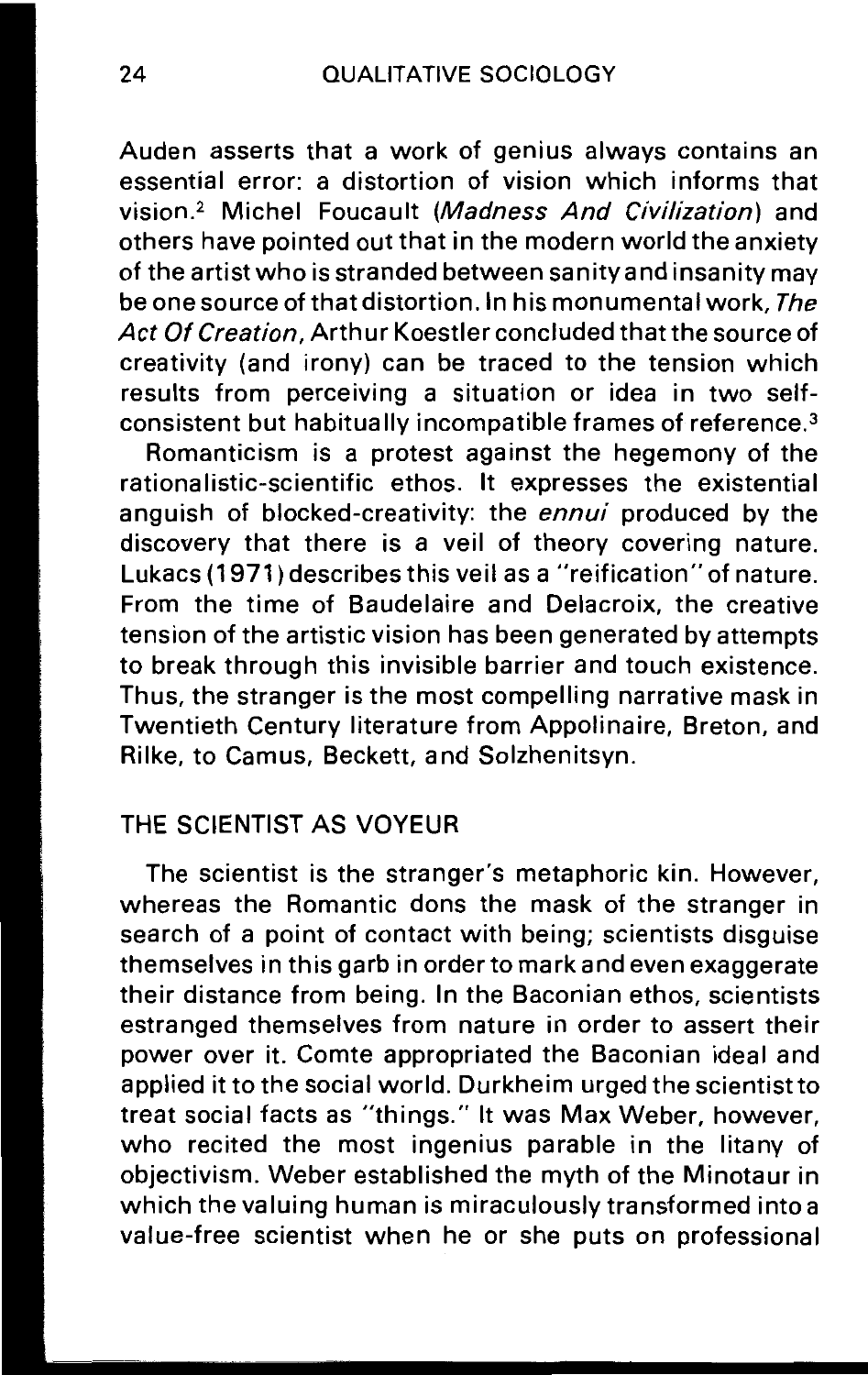robes and begins to study other valuing men and women (Gouldner, 1973).

In The Psychology Of Science ( 1966:49), Abraham Maslow probed the implications of the scientist-as-stranger analogy. He asked:

What does the orthodox scientist mean by 'knowing?' Let us remember that at the beginning of science the word 'knowing' meant 'knowing of the external physical world,' and for the orthodox scientist it still does. It means looking at something independent of you the perceiver. It is something to which you are a stranger, a bystander, a member of the audience. You the observer are, then really alien to it, uncomprehending and without sympathy and identification, without any starting point of tacit knowledge that you might already have. You look through the microscope or the telescope as through a keyhole, peering, peeping, from a distance, from outside, not as one who has a right to be in the room being peeped into.

In a sense, much of Western philosophy can be seen as a conspiracy to insulate the philosopher and scientist against contact with his or her data. Since antiquity, philosophers have sought means of exorcising hidden interests.<sup>4</sup> Plato charted the shadows on the wall of the cave. Bacon warned against "idols." And, Hume questioned the basis of causal imputation regardless of the interests of the observer.

The peep-show theory of knowledge was not seriously challenged until the Nineteenth Century. Karl Marx documented the class basis of ideological thought but retained a belief in the possibility of positive scientific knowledge. Wilhelm Dilthey (1969:154) outlined the cutting edge of the "knife of historical relativism" which "cut to pieces all metaphysics and religion" (including positivism). Max Scheler coined the phrase, "the sociology of knowledge" to express his belief that all forms of thinking, intuition and cognition, are socially determined but he denied the contention that the validity of knowledge is affected by its social origins. It was, however, the "great sham-smasher,"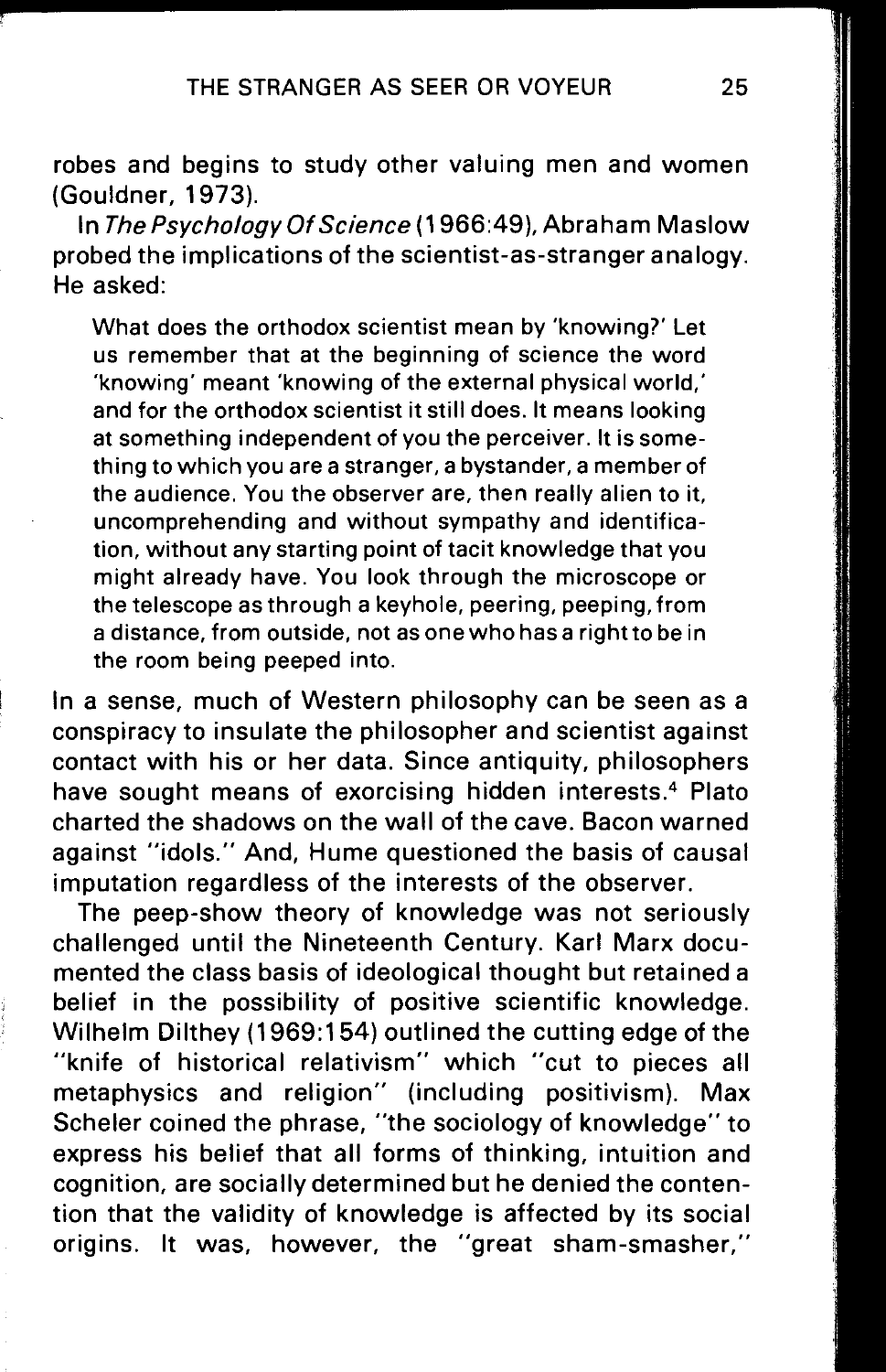Friedrich Nietzsche, who announced that the very idea of interest-free thought is but a fantasy of professors and philosophers. <sup>5</sup>

Karl Mannheim's sociology of knowledge is a critique and creative amalgam of these challenges to objectivist epistemology. The premises of Mannheim's sociology of knowledge would seem to leave our scientific voyeur-our disinterestedoutsider-an embarrassed interested-insider. Mannheim (1936:2) argued, "there are modes of thought which cannot be adequately understood so long as their origins are obscured." Further, he maintained (Mannheim quoted by Taylor, 1956:74), "it is impossible to conceive of absolute truth existing independently of the values and position of the subject and unrelated to the social context."

But, Mannheim like Marx, Dilthey, and Scheler, could not rest secure in relativism. Marx never abandoned the quest for objective knowledge. Dilthey offered the hope that we might discover a glimpse-a fragment-of "truth." Scheler never fully surrendered his Catholic commitment to universal truth. And, Mannheim sought to alleviate the embarrassment of our interested-insider through education. That is, he maintained that through an "integration" of human knowledge, Dilthey's "fragments" of truth could be "related" to one another and thereby transcend the narrow interestbound "perspective" from which they originated. Thus, he reintroduced the idea of the outsider, the disinterested third party, in the *personae* of the free-floating intellectual who would serve as an arbiter of perspectivalism. In spite of his finely-tailored philosophical coat, Mannheim's disinterested-outsider did not escape embarrassment. This construction evoked critical responses in the most divergent ideological quarters.<sup>6</sup> Even a sympathetic reader, C. Wright Mills, regarded it as little more than a variation on the theme of the philosopher-king.<sup>7</sup> Hostile critics saw it as a dangerous resurrection of the idols of Comtism.

The polemics inspired by Mannheim's retreat from relativism have obscured its intent. Mannheim did not regard the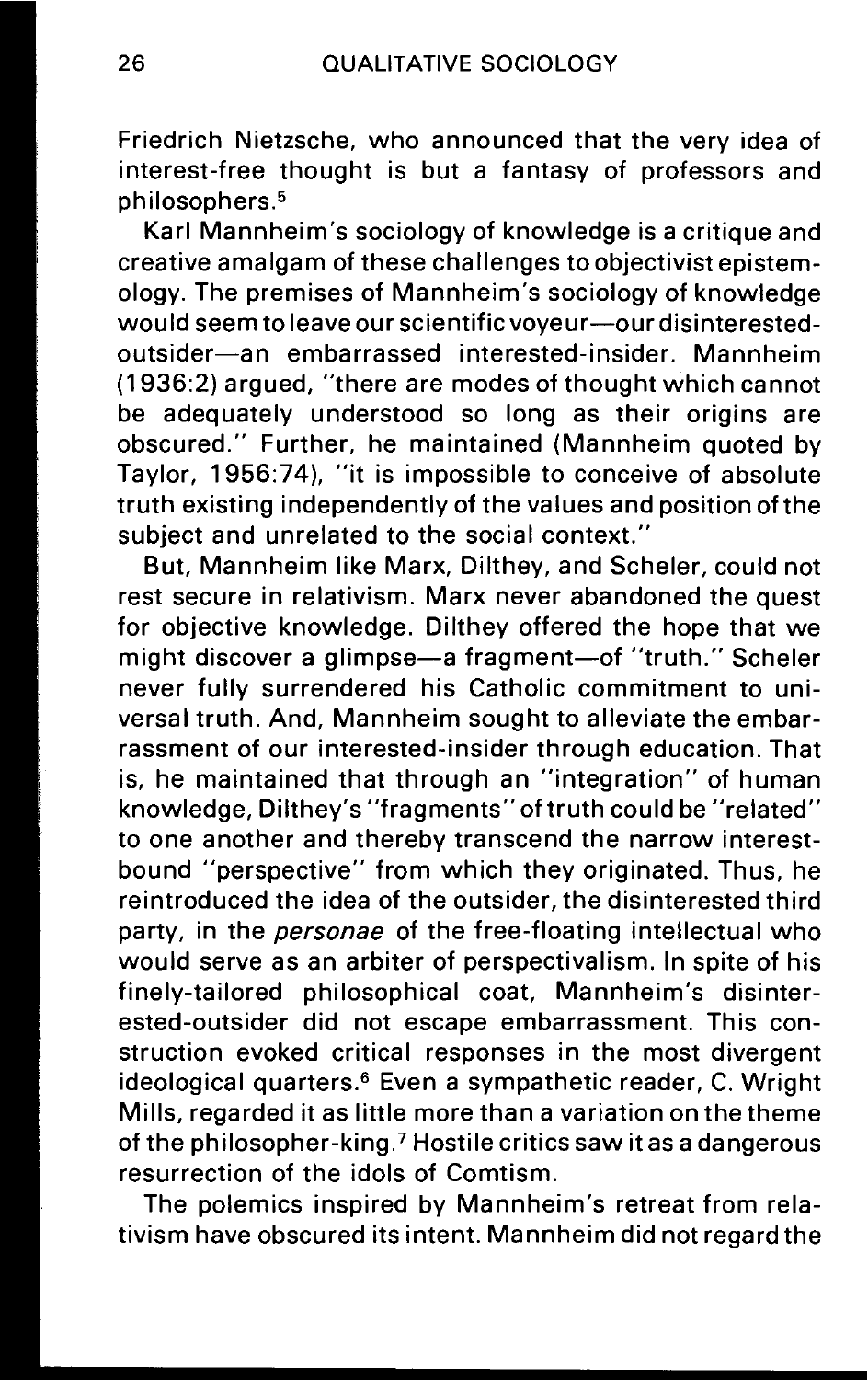free-floating intellectual as a virginal repository of absolute truth. Rather, he considers him or her the least flawed hope we have in a less than virginal world. For Mannheim was convinced that science is not a hermetically sealed realm of pure cognitive activity. He regarded it as a human enterprise which is shaped by the powers and interests within the scientific community.

Many of the questions raised by Mannheim's sociology of knowledge are being reconsidered by metascientists today (although curiously Mannheim's writings are seldom consulted). Because the analytic theory of knowledge is presently undergoing a radical re-evaluation, philosophers of science are again seriously posing the question: Who sees the truth?

Among critics of orthodox social science, the mystique of the objective stranger is once again being entertained. Albert Salomen (1962:144) affirmed the thesis that the best sociologist is the stranger. Robert Merton (1976) suggested that there are some truths which are more easily grasped by outsiders, while insiders may have privileged access to others. Identifying himself as an existential phenomenologist, Edward Tiryakian (1975:3) contends listening to the stranger offers a very good starting point for "bracketing the natural attitude." And, of course, the entire ethnomethodological enterprise is founded upon an attempt to suspend taken for granted assumptions, i.e. to develop strategies for approaching everyday life situations from anthropoligically strange perspectives. And, Maslow (1966:117), who never skirted confrontation with paradox, concluded his critique of spectator knowledge with the admission that:

The Jew or the Negro has far more spectator objectivity about our society than the insider. If you belong to the country club or the establishment, you are likely to take all of its values for granted and not even notice them. This includes all the rationalizations, its denials, the official hypocrisies, etc. Just these the outsider can see clearly and easily. There are therefore some truths that the spectator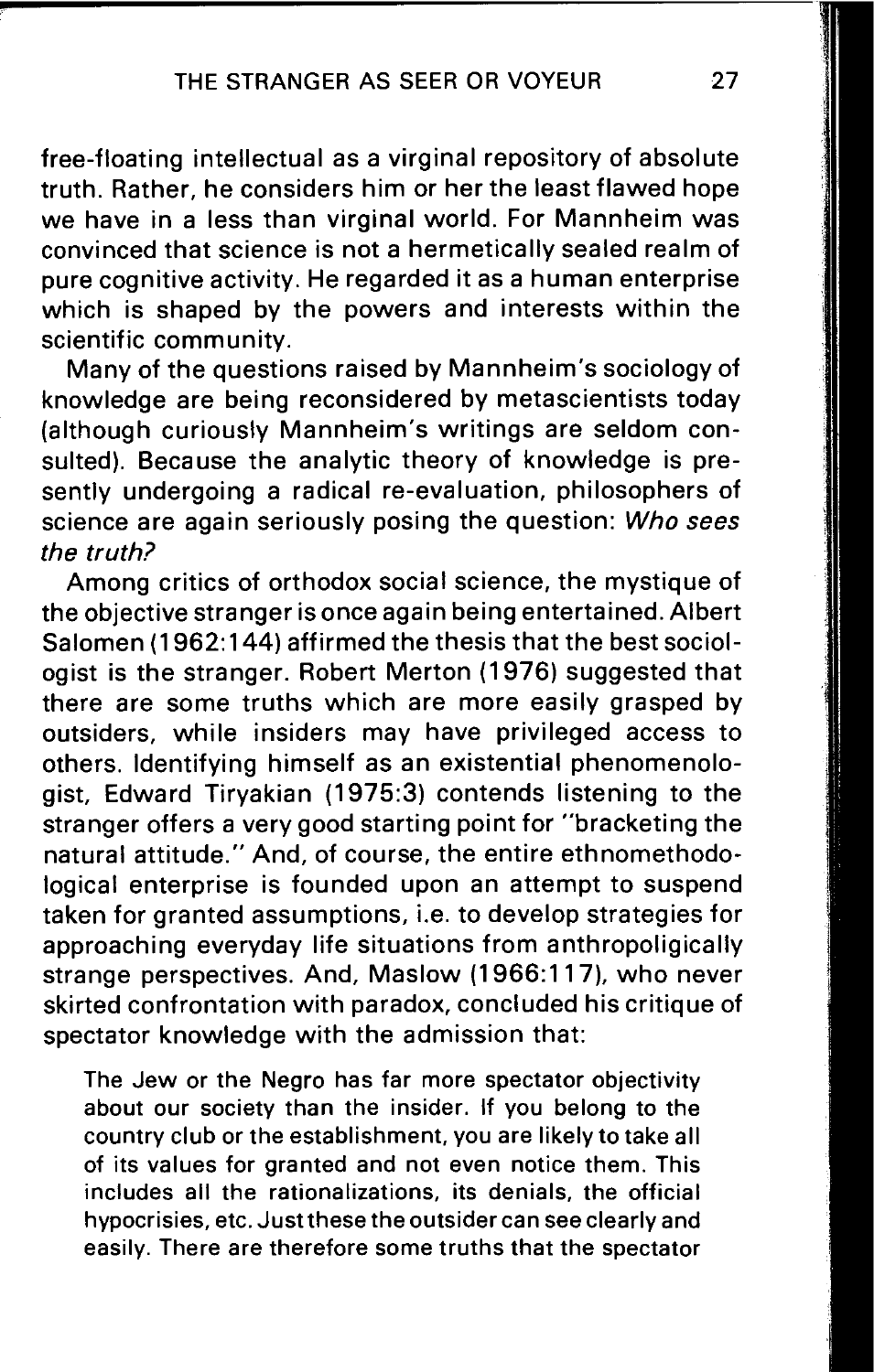can see more easily than the experiencer, who is part of the reality cognized.<sup>8</sup>

# THE DILEMMA

Few contemporary theorists have carried the dialogue beyond the assertion that the stranger is *somehow* a repository of objectivity. Is this belief in the greater objectivity of the stranger merely a residue of positivisim-a last errant hope for certain knowledge? Or, is it possible that the stranger does gain deeper insight into the texture of group life than members? It appears that both positivistic and humanistic sociologists accept Montesquieu's thesis. Why?

The present essay examines the concept of the stranger, considering the aura of charisma that seems to have been attached to it in ordinary discourse as well as within the sociological dialogue. Two general types of strangers are described: outsiders (The Eidolons) and enemies-within (The Emperor's Tailors). Finally, a rather limited attempt will be made to examine the testimony of some prominent strangers as they describe their marginal status and speculate on the ways that status has made them unusually perceptive observers of social phenomena.

# THE CHARISMA OF THE STRANGER

Ordinary language references to the stranger carry ambiguous connotations. This ambiguity may reveal more than it conceals. The word itself derives from the French, *estrange*  which means external, foreign or extra. Webster lists such synonyms as *singular, unique, peculiar, eccentric, erratic, queer, quaint,* and *outsider.* 

Hegel posited the "Other" as the basic category of human thought.<sup>9</sup> Unlike Husserl who would later try to articulate the epistemology of a presuppositionless science; Hegel regarded consciousness as essentially prepositional: as "con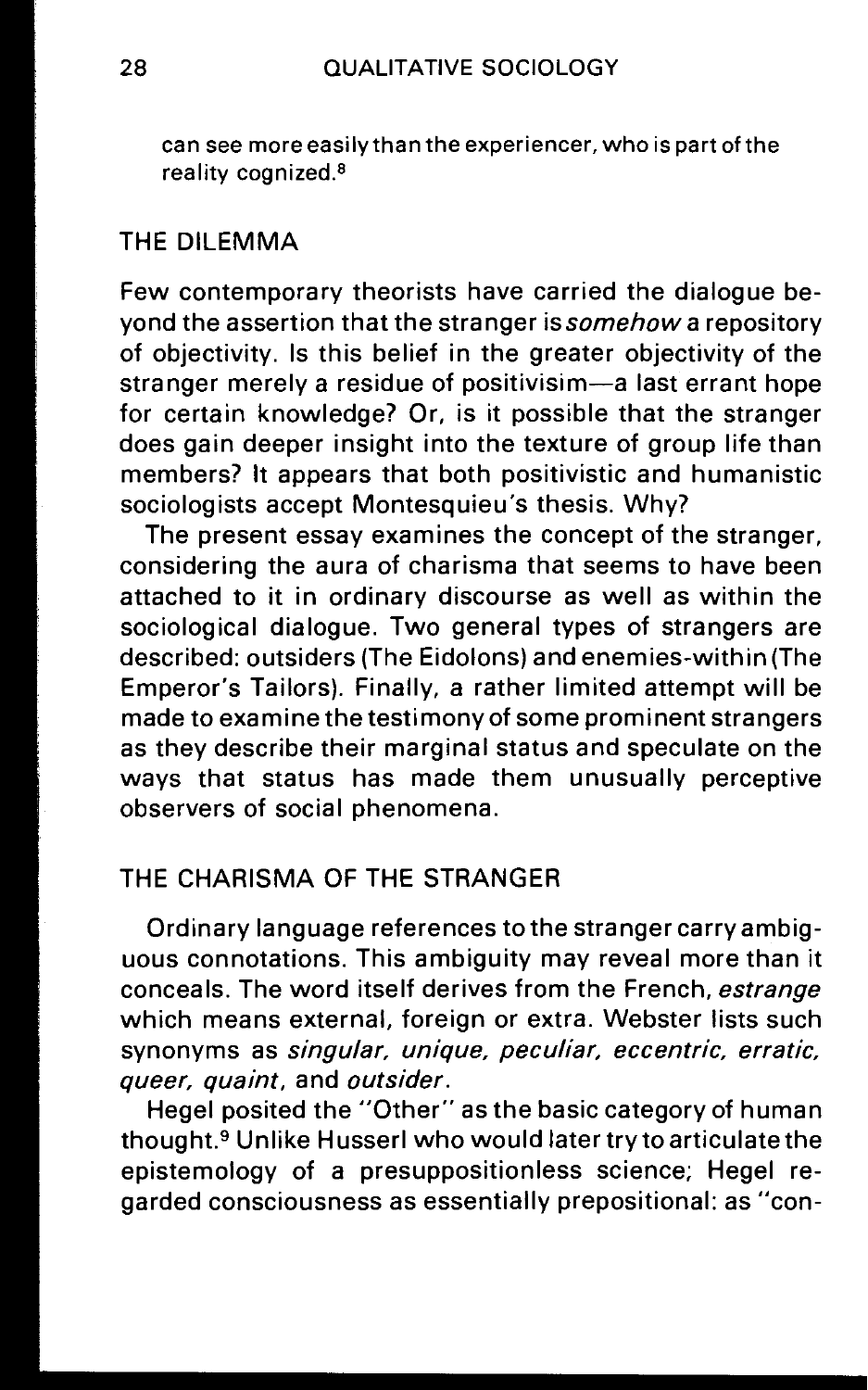sciousness of.<sup>"10</sup> In Hegel's view, the "I" can only be posed in being opposed, that is, in setting itself up as the essential as opposed to the "Other" which is external, foreign or extraneous to it. If the Hegelian postulate is correct, no group can ever set itself up as the "One" without at once setting up an "Other" to which it is opposed. Thus, according to a Hegelian (de Beauvoir, 1961 :xvii):

If three travelers chance to occupy the same compartment that is enough to make vaguely hostile 'others' out of all the rest of the passengers on the train. In small-town eyes all persons not belonging to the village are 'strangers' and suspect; to the native of a country all who inhabit other countries are 'foreigners;' Jews are 'different' for the anti-Semite, Negroes are 'inferior' for American racists, aborigines are 'natives' for colonists, proletarians are the 'lower class' for the privileged.

The stranger is suspect. We warn our children, "Don't talk to strangers" (for strangers may bring harm). But we populate their fantasies with magical strangers who slay all the dragons we conjure: Superman, Santa Claus, and Jesus Christ-strangers all. Fear and fascination are the polarities of the stranger's charisma.

Walter Sokel (1959:64-65) locates the genesis of the concept of the stranger as a projection of the ego-ideal of the poet, artist, and intellectual, in the Storm and Stress period of German romanticism. He maintains that this "type" prevails throughout German expressionist literature:

Herman Hesse in his semi-Expressionist novel has called his embodiment of this type Steppenwolf, the wolf of the steppes, an outcast from the sheltering warmth of society, roaming the barren wastes of his loneliness. Sensitive, gifted, creative, the Expressionist hero is superior to the self-satisfied majority. But his superiority is the bane of his life, the stigma which singles him out from among men; his superiority casts him into outer darkness. His nature is unique; his words find no echo ... His lot is compared to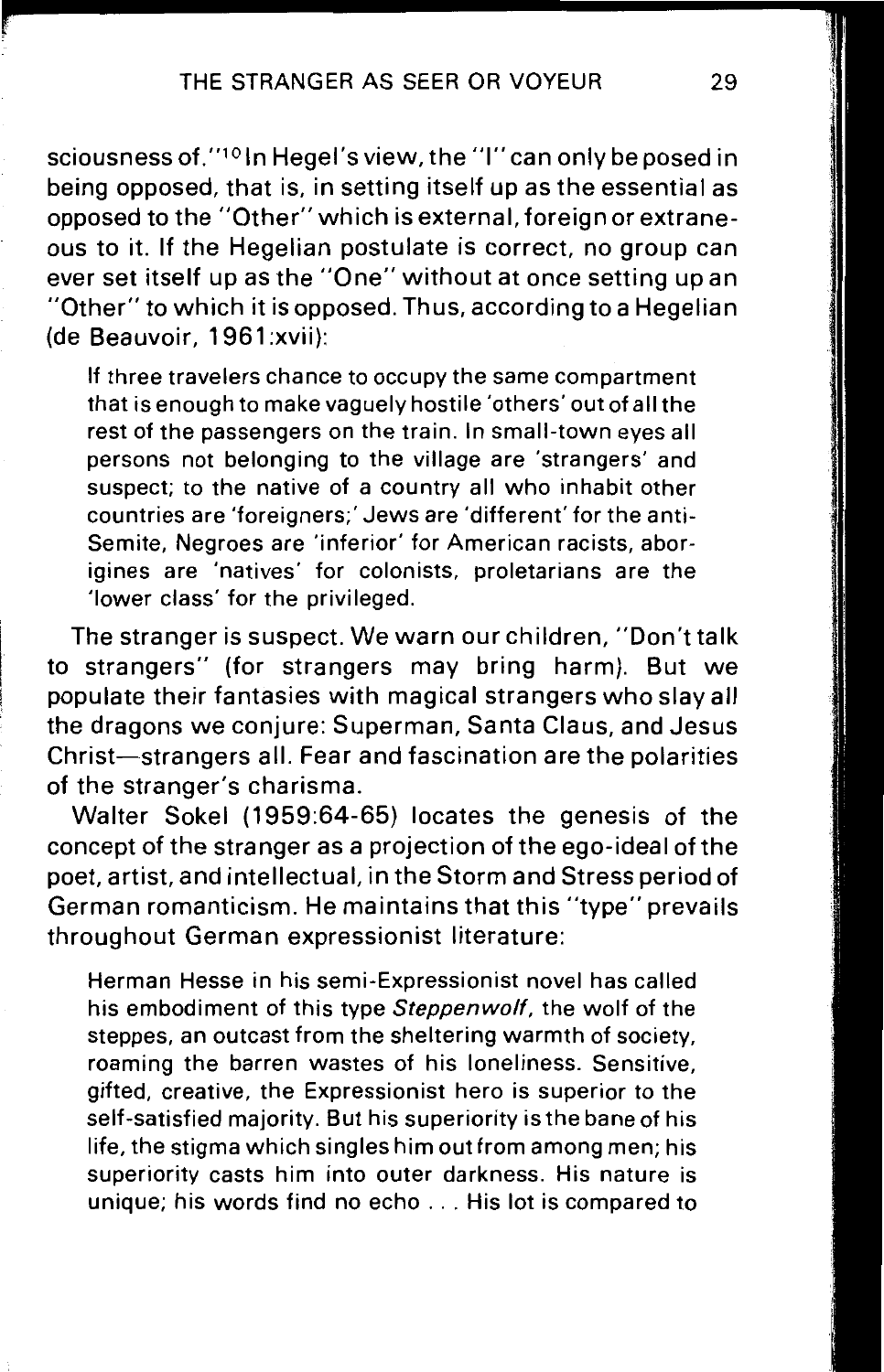that of the Jew. 'The poet is one who is scattered among the nations ... an exile. He is, in our time especially, a stranger dwelling in insecure domiciles.'

Symbolist poetry also celebrates the mythos of the stranger.<sup>11</sup>

The texts of the French existentialists translated the stranger into a cosmic metaphor for the condition of man in the modern world. This view is perhaps no where better expressed than in Camus' (1955:5) memorable lines:

A world that can be explained even with bad reasons is a familiar world. But, on the other hand, in a universe suddenly divested of illusions, man feels an alien, a stranger. His exile is without remedy since he is deprived of the memory of a lost home or hope of a promised land.

# SIMMEL AND SCHUTZ: THESIS AND ANTITHESIS

The concept of the stranger was formally introduced into the vocabulary of sociologists by Georg Simmel. Simmel's notion is a direct borrowing of the expressionist-symbolist theme. Few American sociologists are aware of Simmel's deep involvement in these movements as literary critic, professor of aesthetics, connaisseur, patron, and friend-the great poet and self-defined stranger, Rainer Maria Rilke sometimes made Simmel's home one of his "insecure domiciles" and Simmel was intimately involved in elaborating the mythos of the neo-romantic movement led by his close friend, Stefan George. Nevertheless, Simmel's portrait of the stranger (unlike much of his other work) is wholly congruent with the strictures of the peep-show theory of knowledge. He sees the "Jew" and "trader" as representing in the purest form the stranger as a social type. Simmel (1955:404-405) describes the stranger as "near and far at the same time":

He is not radically committed to the unique ingredients and peculiar tendencies of the group, and therefore approaches them with the specific attitude of 'objectivity'....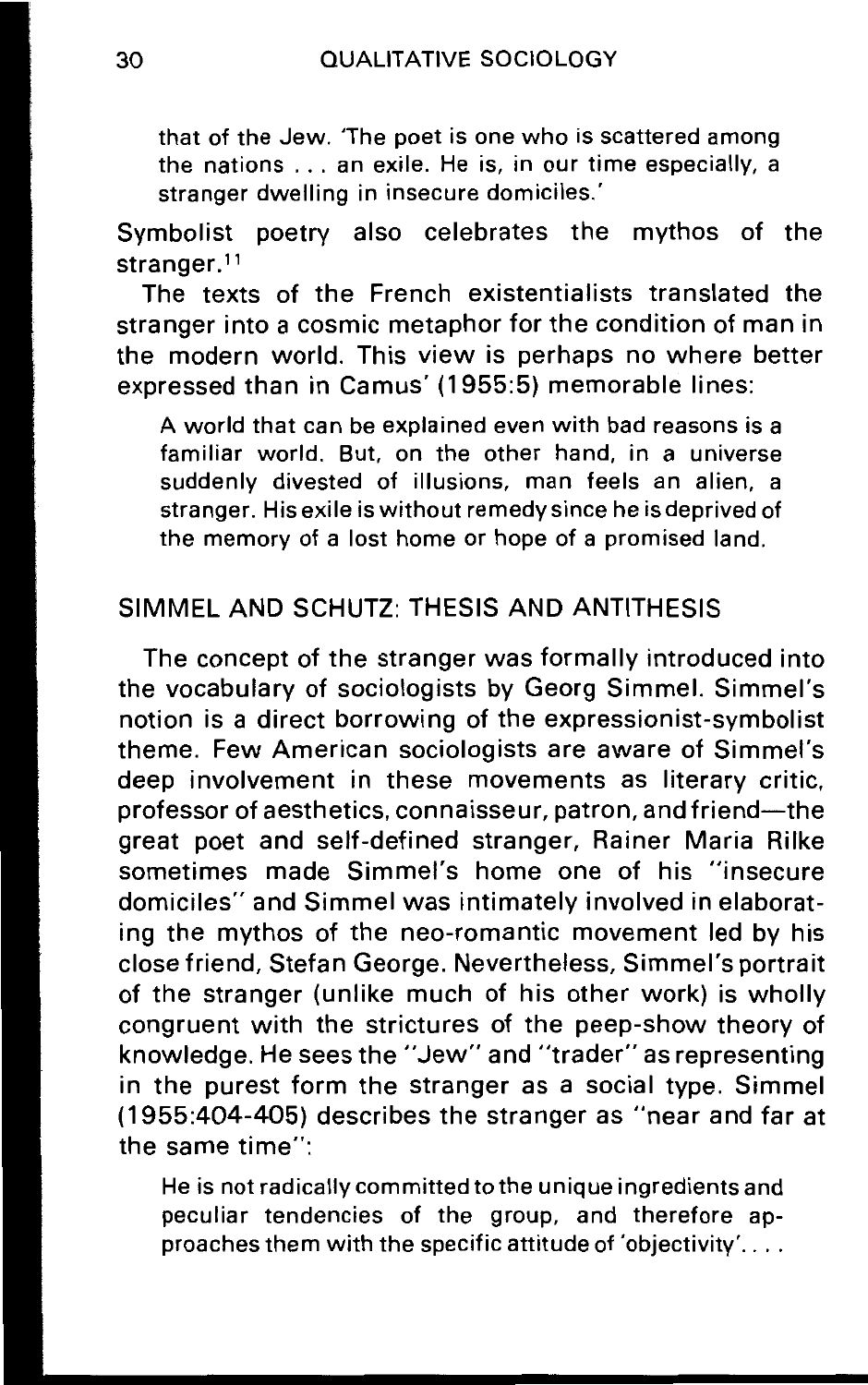Objectivity may ... be defined as freedom: the objective individual is bound by no commitments which could prejudice his perception, understanding, and evaluation of the given.

Simmel's essay, "The Stranger" is only a seven-page fragment. Yet, it has inspired a remarkable number of elaborations. Simmel's direct theoretical descendents include Robert Park and his students who applied the concept to studies of urbanism and migration. Park, who studied under Simmel at the University of Berlin, encouraged research on the stranger and the ethnic type he called "the marginal man." Many of the classics of the Chicago tradition -Louis Wirth's The Ghetto, W. I. Thomas and Florian Znaniecki's studies of The Polish Peasant In Europe and America, Everett Stonequist's The Marginal Man, Nels Anderson's The Hobo, and Harvey Zorbaugh's The Gold Coast And The Slum-are informed by the Simmelian legacy. Outside of the Chicago School, Margaret Mary Wood and Alfred Schutz are the most important bearers of this heritage. Wood's The Stranger: A Study In Social Relationships is a book-length exploration of the Simmelian theme. Her related work, Paths Of Loneliness, provides the theoretical framework and much of the substantive data for Clark Moustakas' study of creativity and solitude, Loneliness. Schutz, who was himself a stranger suspended between two cultures (nationally as well as occupationally), unquestionably contributed the most original ideas to this dialogue with his exploration of the social psychological dimensions of the stranger's anxiety.

Schutz shares Simmel's belief that the stranger is a repository of objectivity. However, he does not agree with Simmel's diagnosis of the source of this objectivity. Schutz (1960:108-109) maintains:

The stranger's objectivity cannot be sufficiently explained by his critical attitude. To be sure, he is not bound to worship the 'idols of the tribe' and has vivid feeling for the incoherence and inconsistency of the approached cultural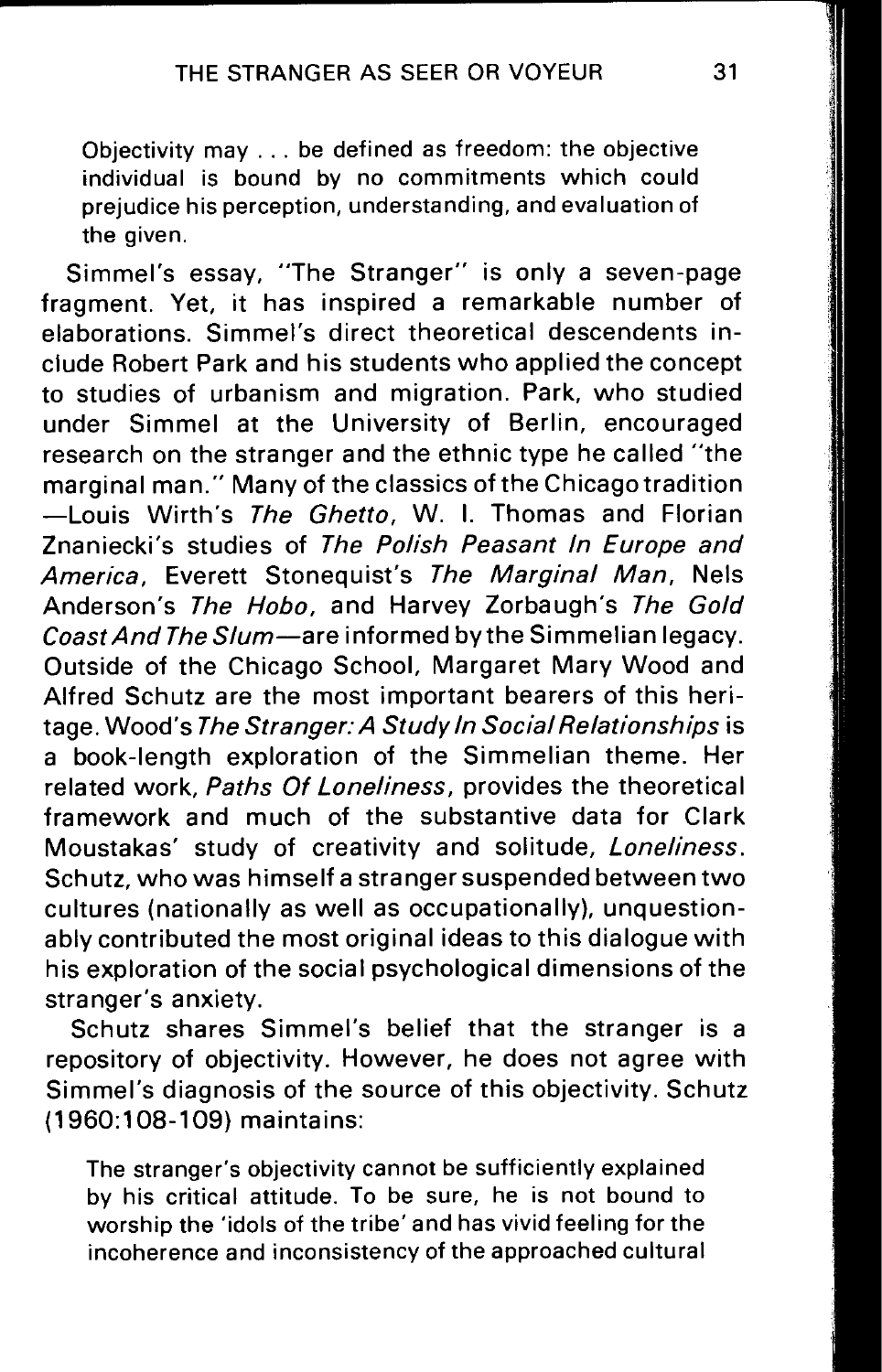pattern ... The deeper reason for his objectivity, however, lies in his own bitter experience of the limits of 'thinkingas-usual,' which has taught him that a man may lose his status, his rules of guidance, and even his history, and that the normal way of life is always far less guaranteed than it seems. Therefore, the stranger discerns, frequently with a grievous clear-sightedness, the rising of a crisis which may menace the whole foundation of the 'relatively natural conception of the world,' while all those symptoms pass unnoticed by members of the in-group, who rely on the continuance of their customary way of life.

Schutz is concerned with what happens to the stranger's sense of self when he or she seeks acceptance in a new group.<sup>12</sup> He maintains that every individual has a distinct repertoire of knowledge about their own life-world. He calls this repetoire "recipe knowledge" pointing out that it consists of just enough information to get people through the essential transactions of their respective social lives. The personal crisis of the stranger arises from the fact that the situation forces him or her "to place in question nearly everything that seems to be unquestionable to the members of the approached group." The cultural pattern of the approached group lacks the authority of a system of tested recipes because he or she does not share the historical tradition from which it was formed: "the cultural pattern of the approached group is to the stranger not a shelter but a field of adventure, not a matter of course but a questionable topic of investigation, not an instrument for disentangling problematic situations but a problematic situation itself and one hard to master" (1960:107-108). Schutz distinguishes the experience of the stranger seeking acceptance from the experiences of those whom we would call spectators or tourists:

... the ready-made picture of the foreign group subsisting within the stranger's home-group proves its inadequacy for the approaching stranger, for the mere reason that it has not been formed with the aim of provoking a response from, or a reaction of, the members of the foreign group.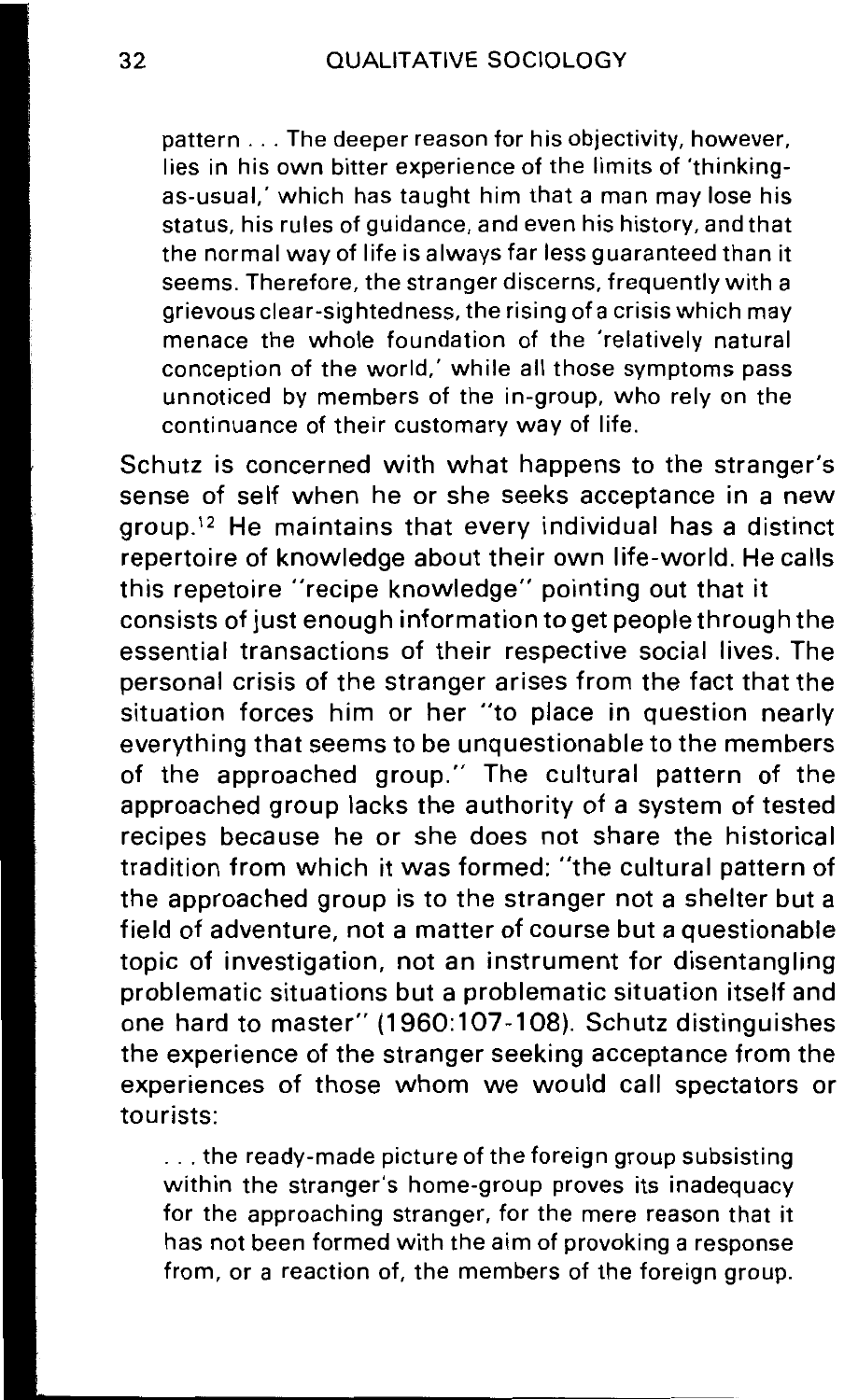The knowledge which it offers serves merely as a handy scheme for interpreting the foreign group and not as a guide for interaction between the two groups ... this kind of knowledge is, so to speak, insulated; it can be neither verified nor falsified by responses of the members of the foreign group. The latter, therefore, consider this knowledge ... as both irresponsive and irresponsible and complain of its prejudices, bias, and misunderstanding (1960: 104).

In a sense, Schutz offers a romantic interpretation of Montesquiu's thesis. He takes the position that the peepshow theory of knowledge cannot adequately explain the clear-sightedness of the stranger: that it is not the stranger's detachment but desire for attachment-not indifference but anxiety-which sensitizes him or her to the subtle nuances of the approached group's behavior. In effect, he takes the position that the stranger is hurt into understanding. And further, that if this were not the case, he or she would be able to provide no more than tourist knowledge, stereotypes, and ethnocentric self-congratulations. He or she would be no more than a Babbit in Europe or The Ugly American in Southeast Asia.

### BEYOND VOYEURISM: TALKING TO STRANGERS

Within the past decade there has been a growing awareness among sociologists who do participant observation studies that their work shares a closer kinship with the literary traditions of the stranger than with the impersonal methodology of orthodox science.<sup>13</sup> Indeed, many acknowledge that an impersonal methodology is not only inappropriate but counter-productive to successful field work. As Rosalie Wax(1967: 118) puts it, "participant observation (like living) involves unavoidable error, clumsiness, embarrassment, and suffering." Yet, these sentiments have no place in an impersonal scientific methodology. They are the shadows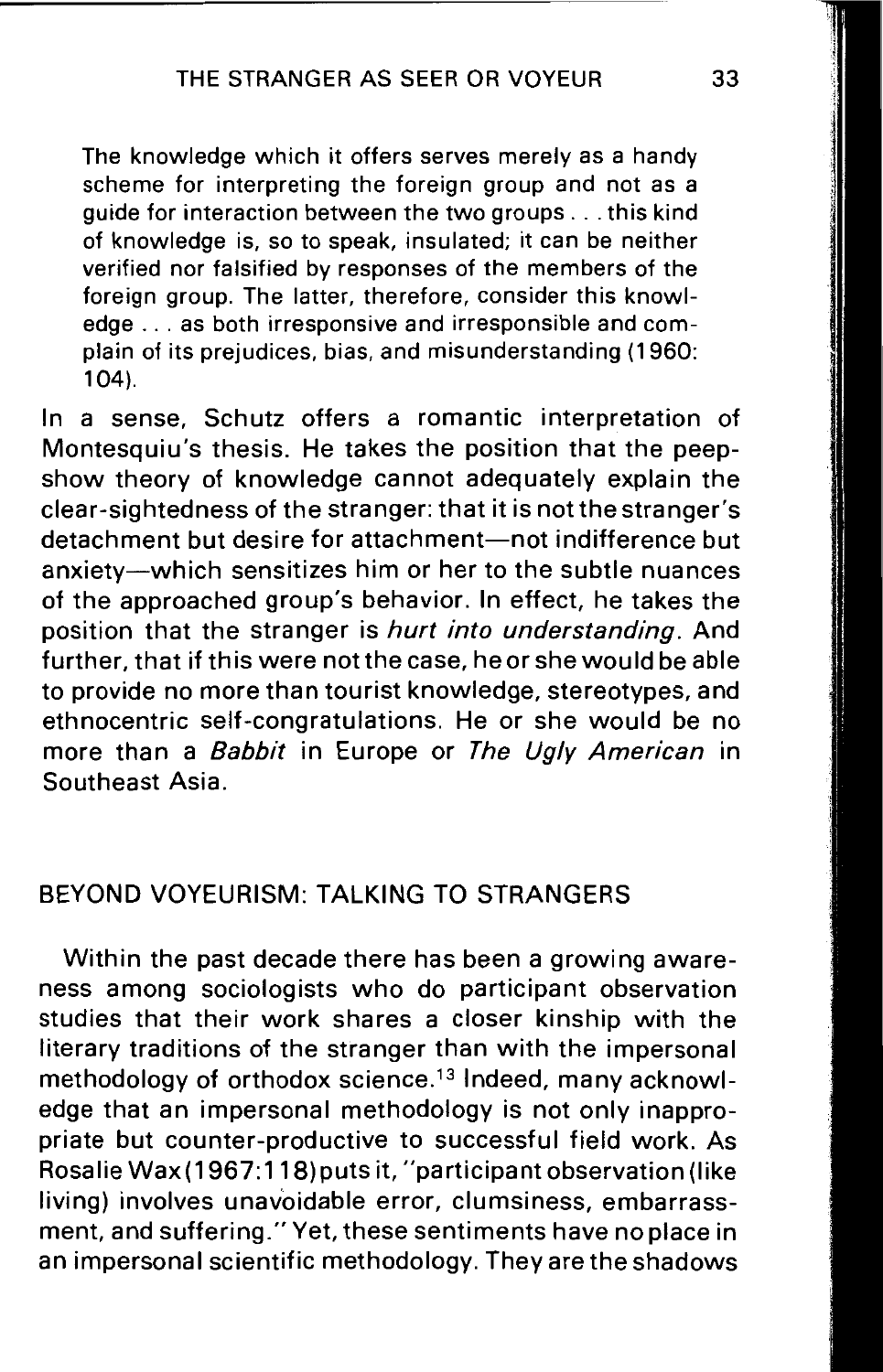or idols the peep-show theory of knowledge was supposed to purge.

Consequently, researchers doing participant observation studies have sustained a kind of humanistic underground which resists the cybernization of research. For members of this underground, de Tocqueville's Democracy In America remains an exempliary case. Severyn Bruyn (1966:200) affirms, "The brilliant insights of Alexis de Tocqueville ... have been of inestimable worth to social scientists." But, Bruyn shares the longing of most participant observers for a model which can provide exact procedures for replication:

Such students of man in society reveal certain methodological traits in common ... The unrecorded elements, the unwritten procedures which entered into the making of such significant interpretations of man, could be made explicit for others to follow in their own arenas of social research. In future years these principles of procedure which guided the masters of perception and articulation might gradually be made more clear to others; or as Max Weber would say, in future years the special 'charisma' of such intellectual leaders might come to be in part 'routinized.' Such may be the unintended outcome of the effects of these writers on succeeding generations of students, but any systematic study of their methods will likely remain undone ...

Bruyn does not say why such a study will likely remain undone. But, I suspect he regards the "bureaucratization of individual genius" as too formidable of a challenge. Bruyn is an incisive critic of objectivism. Yet, when he refers to the "unrecorded elements" and "unwritten procedures" of the great strangers of the past, Bruyn unwittingly succumbs to the scientistic assumptions he wishes to transcend. <sup>14</sup>

Most literateurs keep journals, diaries or notebooks. No sociologist ever published as complete a record of his experiences and procedures as Andre Gide whose Journals (in which he consciously attempted to record "for psychology" the complete record of a life) comprise (in edited and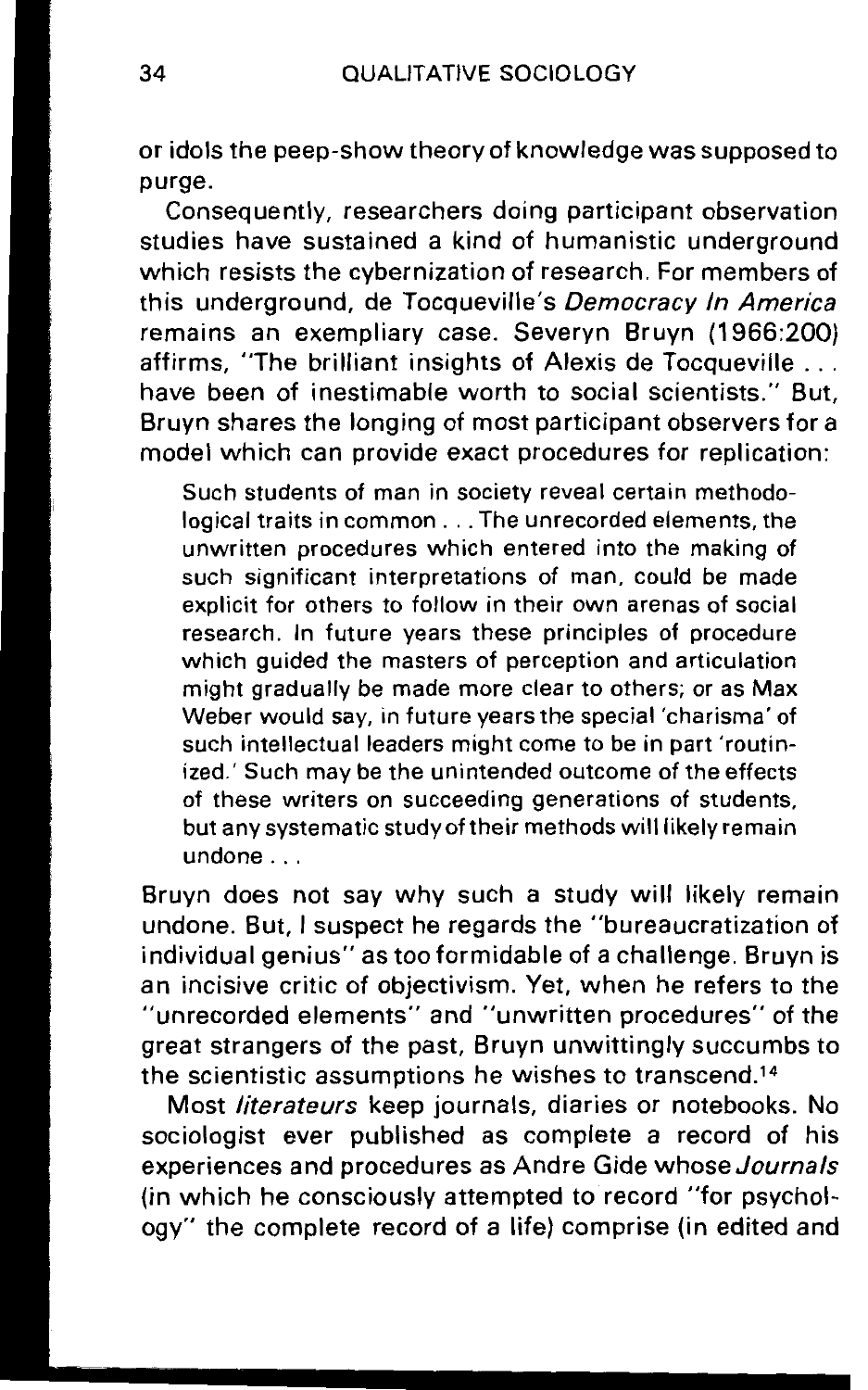highly condensed form) four enormous volumes. No sociologist ever published as full of a portrait of his personal epistemology as George Santayana. In addition, a number of the great strangers of the past have written full-length autobiographies. Collections of their letters have been published. And, all have been the subject of biographies. Therefore, we do in fact know a great deal more about the lives and work habits of these individuals than any sociologist.

The task Bruyn outlined is formidable. It requires an enormous amount of time, skill, and industry. The present essay can only suggest the richness and diversity of the material which awaits such an inquiry.

# THE MASK OF THE STRANGER: A RHETORICAL STRATEGY

Tales of travel and adventure have enchanted the Western mind since 1000 B.C. when literature was born in the Homeric legends. Marco Polo's account of the wonders of the Orient composed in the Thirteenth Century profoundly influenced the course of world history. By the Seventeenth Century, the Oriental romance had developed into a sophisticated literary genre.

Montesquieu embellished this form by assuming the mask of a Persian philosopher and composing a satirical account of morals and manners in Regency France. Montesquieu framed this account in the form of letters which he published anonymously. Actually his knowledge of Persia was acquired in his reading robes from the books of Tavernier and Chardin. But, the fact that Montesquieu realized that his irony would not be as effective in his own name as it would be if it "purported to be the spontaneous impressions of some foreign traveler" (Davidson, 1901:x) indicates that the mystique of the stranger already had a powerful hold over the European imagination. When The Persian Letters were issued in a quarto edition in 1754, an introduction which has been ascribed to Montesquieu was included. It explores the psychological effect of the stranger mask: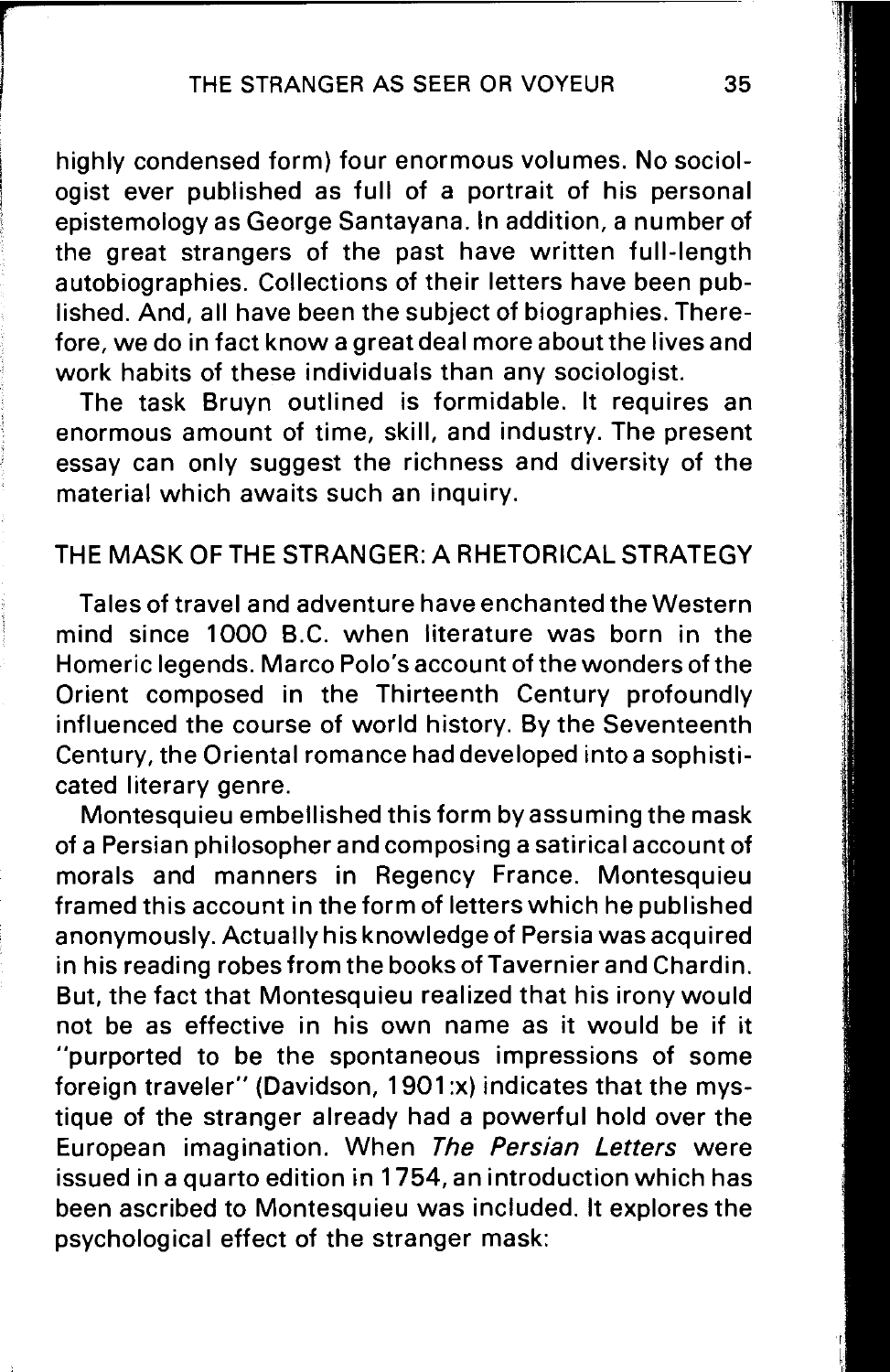The Persians ... found themselves suddenly in Europe, transplanted to all intents and purposes, into another world. It was therefore necessary for some time to represent them as ignorant and full of prejudices: attention was bestowed exclusively on the formulation and development of their ideas. Their first thoughts must have been exceptional ... The reader should also observe that the whole charm of the work lies in the continuous contrast between the existing state of things and the remarkable, artless, or odd manner in which they are regarded (1910:26-27).

For Montesquieu the mask of the stranger is merely a technical device-a contrivance which sharpens the bite of his satire in a style which resembles that of his English acquaintance, Jonathan Swift. Voltaire responded to The Persian Letters by saying anyone could have written them. To prove his point, he also composed a number of seriocomic Oriental romances of his own. Oliver Goldsmith also contributed to the genre. With Goldsmith's offering, a series of letters collected under the title Citizen Of The World; we can see the beginnings of the romantic identification of the stranger as an ego projection of the artist. Goldsmith shows the development of a Chinese philosopher in London as he moves from a learned but confused provincial emigre to a citizen of the world who announces in his final letter:

As for myself, the world being one city to me, I do not much care in which of the streets I happen to reside: I shall, therefore, spend the remainder of my days in examining the manners of different countries ... 'They must often change', says Confucius, 'who would be constant in happiness or wisdom' (1901:427).

A half-century later, Herder (quoted by Schenk, 1966:265) spoke of "men who seem to have come from another world and to belong to another world ... one calls these rarities of nature Romantic characters." Rainer Maria Rilke (quoted by Wydenbruck, 1949:43) saw himself in this light as a citizen of the world and a man of the ages: "The greatest man, so it seems to me, is he who swears allegiance to no flag and,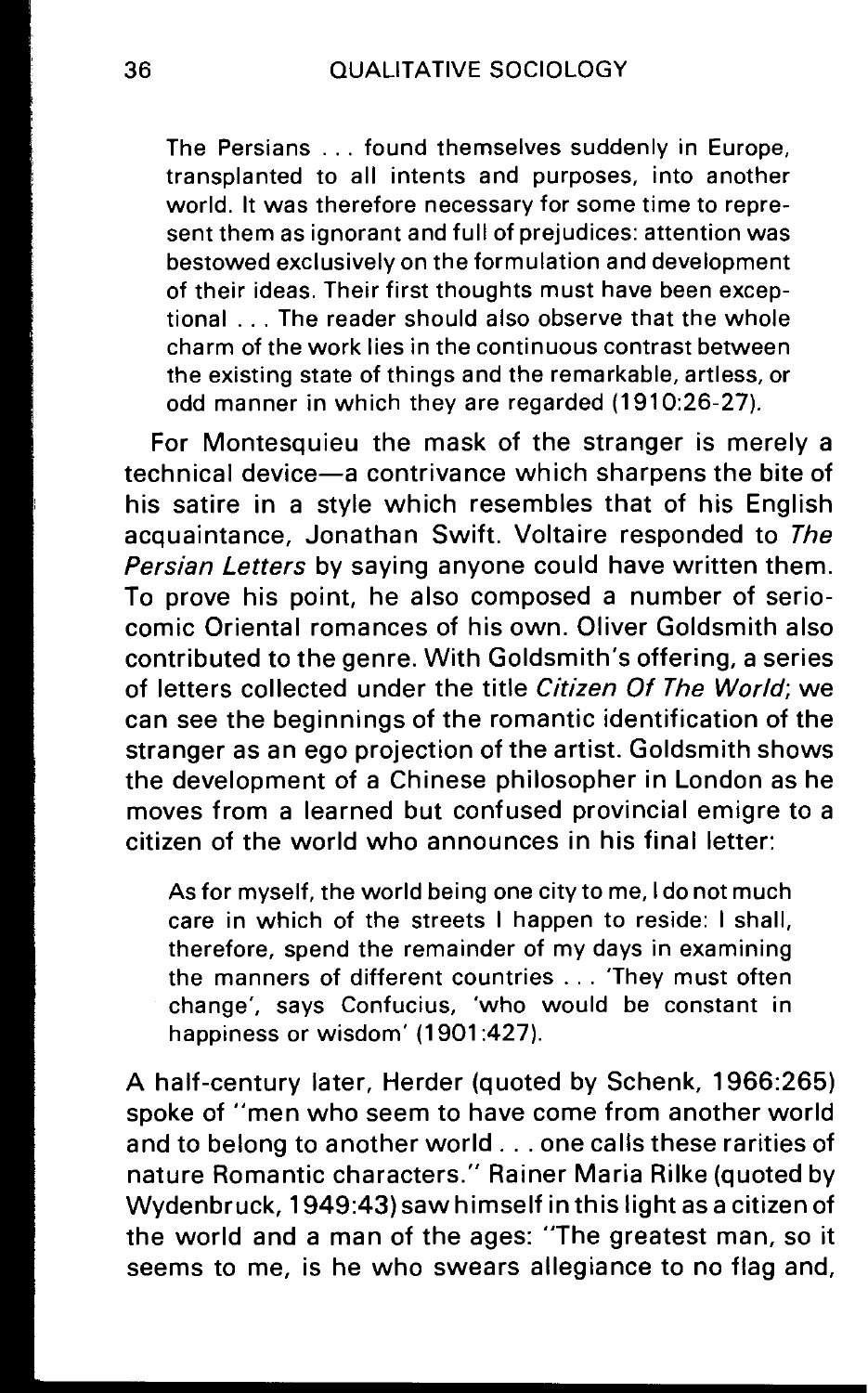because he has detached himself from the part, now belongs to the whole world."

### THE EIDOLONS

In Leaves Of Grass Walt Whitman spoke of the advent of a new social type, the Eidolon. The Eidolon closely resembles Goldsmith's citizen of the world. Being the master of more than one tradition, this social hybrid (like Mannheim's freefloating intellectual and Herder's "Romantic characters") promises to take us beyond surface knowledge to a more profound form of human understanding. George Santayana and Andre Gide might be described as eidolons.

Santayana was born in Spain of Spanish parents. Shortly after his birth, Santayana's parents separated. He lived in Spain with his father until the age of eight when he was sent to America to live with his mother and his American halfbrother and two half-sisters. He later described his life in this family as like life in a boarding-house. Santayana pursued his education at Harvard and in Europe. In 1912 he gave up a Harvard professorship and took up residence abroad. He spent the last years of his life as a recluse in a convent hospital in Rome.

In his "Introduction" to The Marginal Man (1961:xvi), Robert Park characterized Santayana in these terms:

It is evident from his account of his life in Boston, that he lived there with his mother, as he did in fact in Spain with his father, more or less as an alien, always conscious of a different tradition and of intimate and indissoluble connections with another and a different world. In fact his life in both Spain and America seems to have been that of the typical 'stranger,' as described by Simmel in his *Sociology;*  that is, one who lives in intimate association with the world about him but never so completely identifies with it that he is unable to look at it with a certain critical detachment. In Santayana's case this detachment has become ... an intimate but 'compassionate understanding' of his world.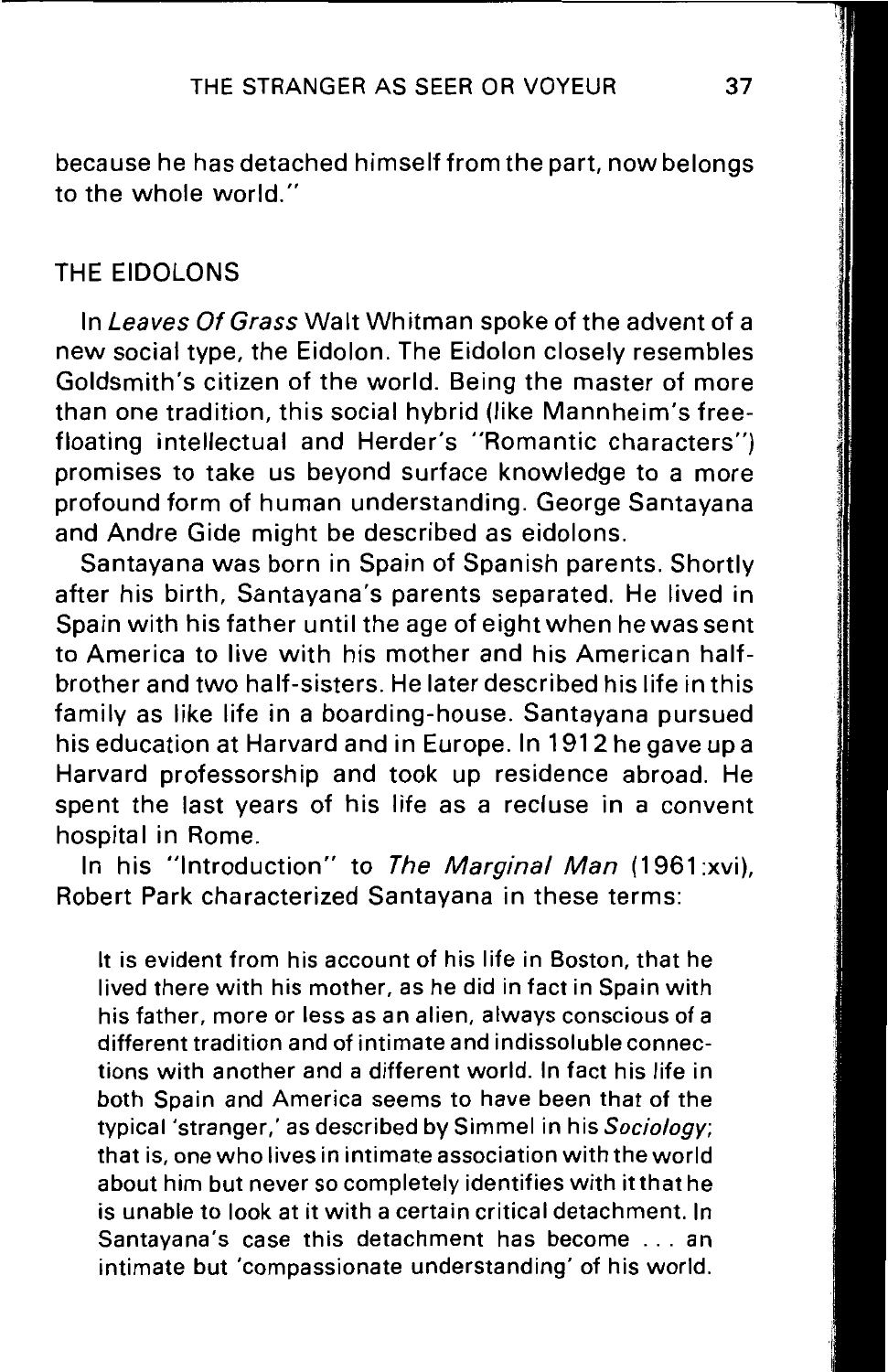A relevant biographical note must be appended to Park's remarks. Although Park was apparently unaware of the fact, Santayana (like Park) studied under Simmel at Berlin.<sup>15</sup> In light of our remarks about literary masks, this association is perhaps more than a coincidence.

Santayana was a master of English letters who moved freely and with dazzling style in both prose and poetry. Nevertheless, he always emphasized his Spanish origins which he felt others tended to overlook. Richard Lyon (1968:xi and xiv) maintains, "Santayana thought of himself always as the inveterate stranger ... as standing apart in feeling-'detachable'-from the men and ideas among which he moved." Indeed, Lyon continues, "It is emphatically true of Santayana that he felt himself not only a stranger in America but a stranger in the world." Santayana (quoted by Park, 1961 :xvi-xvii) himself acknowledged:

My philosophy may be regarded as a synthesis of the various traditions, or an attempt to view them from a level which their several deliverances may be justly understood. . . . I felt like a foreigner in Spain, more acutely so than in America, although for more trivial reasons ... English had become my only possible instrument, and I deliberately put away everything that might confuse me in that medium . . . Thus in renouncing everything else for the sake of English letters I might be said to have been guilty, quite unintentionally, of a little stratagem, as if I had set out to say plausibly in English as many un-English things as possible.

In The Idler And His Works (1957: 15), Santayana viewed his philosophical career in retrospect as "an advance from convention to radical sincerity." Lyon (1968:xv) suggests that the seeds of the philosophy of the mature Santayana were planted when the young Spaniard was transplanted to Boston:

The shock of that dislocation was perhaps the beginning of philosophy, for the sense of the contingency of existence never left Santayana-the sense of how arbitrary, how deeply unintelligible is the fatality which imposes on the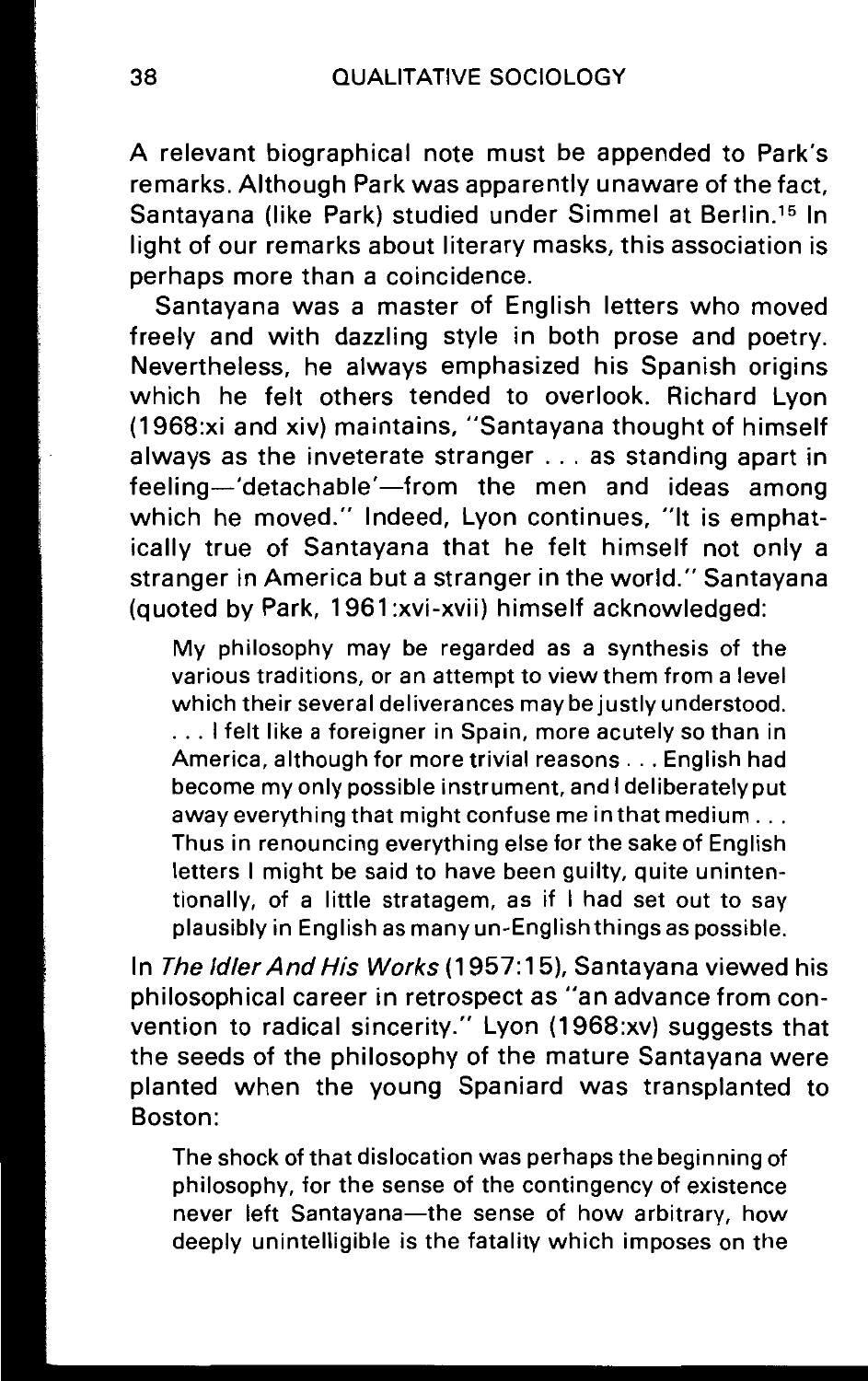watching self this precise irrevocable world and no other. An apprehension of the world as an irrational given, intensely present yet present for no reason, lies near the center of his philosophy.

Santayana (1957:7-8) expressed this contingency in these words:

The surface of human experience must not be taken for its ground or for its own motive power. It is all an effect ... The liberal, empirical, psychological philosophy into which I was plunged was miserably artificial, like a modern town laid out in squares. There was nothing subterranean acknowledged in it ... Mankind lived lost in a fog of selfconsciousness, persuaded that it was creating itself and the whole universe. They had forgotten their religion; and their philosophy, when they had one, was a glorification of their vanity and their furious impulse to make money, to make machines, and to make war. What would come of it, except perhaps to make them more alike? In my solitude I watched ...

The mission of Santayana's "radical sincerity" is to transcend convention. He regarded his detachment as a means of breaking through the veneer of social reality. Santayana listed two "pressing reforms" which require radical sincerity: "to criticize anthropomorphism in religion and fable in science" (1957:17).

He regarded America as the embodiment of modernism. His criticism of Americanism is a criticism of modernism-of the unrelenting faith in commerce and industry which is steadily driving toward "the manufacture of Homunclus, or the mechanical man" (Santayana quoted by Lyon, 1968: xxxii). He regarded America as a spiritual vacuum, the legitimate heir of the Baconian ethos which usurped power over nature by denying human nature.

Like Santayana, Andre Gide consistently reminded others that he was an outsider-in Gide's case, a "product of two races, two provinces, and two religions" (Fowlie, 1965: 10) as well as two sexual identities. Gide believed that his lonely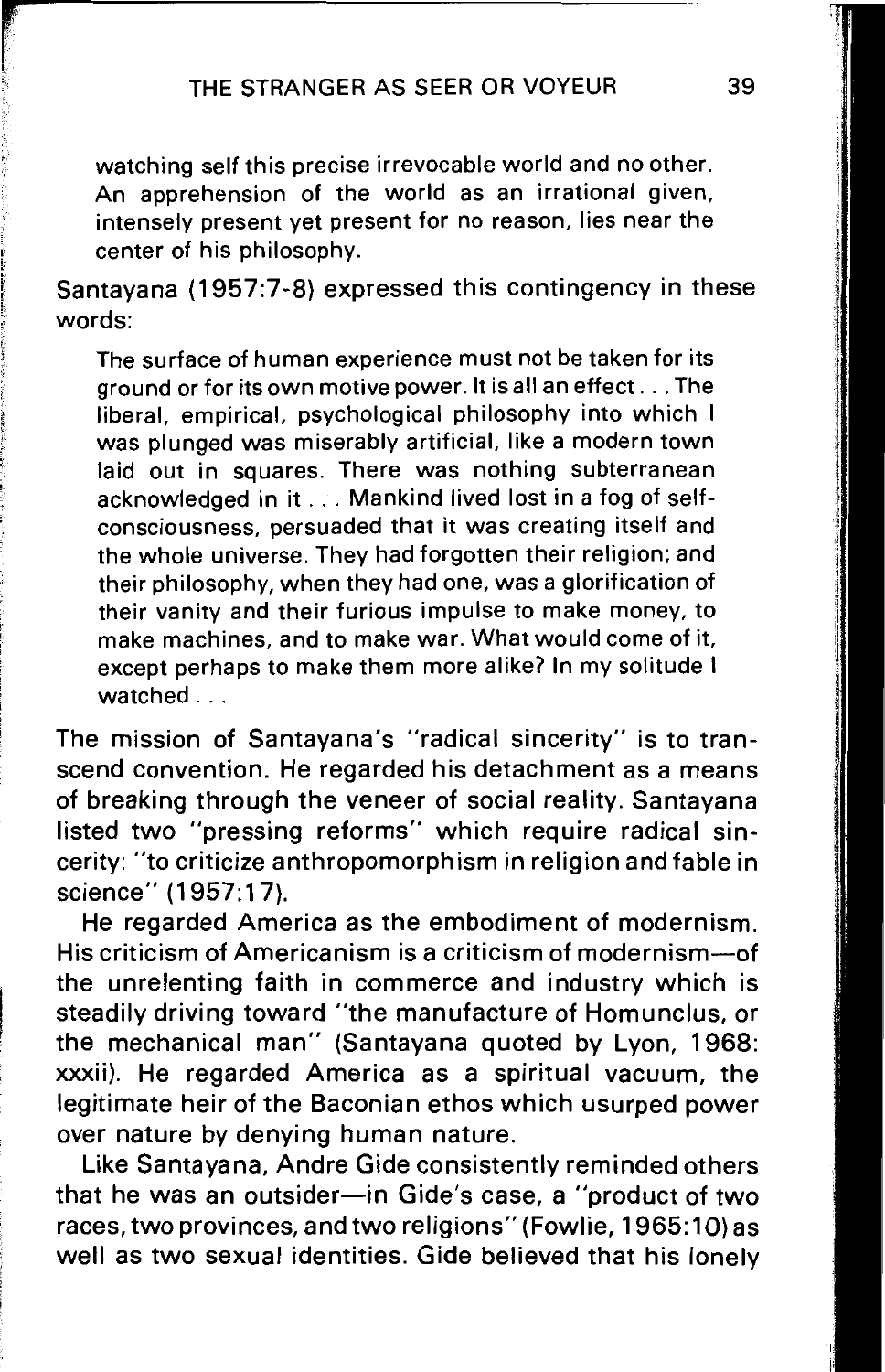and conflict-filled childhood endowed life with the intense sense of drama from which he shaped his art. Gide contended that nearly everything that can be said about humankind has already been said, but almost nothing has been understood. He regarded his own life as raw material for the beginning of such an understanding. Like Santayana, Gide (1970:34) viewed his existence with an ironic detachment claiming that he often felt "like a stranger on this earth, playing the game of life without much believing in it." Gide also spent much of his life travelling. He used his travels as a means of self-analysis. Gide contrasted his "method" with Montesquieu's rationalism. He (quoted by Ames, 1947:247) cites Montesquieu's assertion: "I have laid down principles and seen particular cases bend into them as if by themselves ... when I discovered these principles everything I was looking for came to me." Gide responds by saying:

That means that he sought only what he had previously found. Terrible limitation! and how I admire, in comparison, Claude Bernard's saying: The investigator must pursue what he seeks, but also see what he was not seeking,' that which he was not expecting to see though it should surprise him very much, annoy him. The Cartesian does not admit that he can ever be surprised. In sum he will not let himself be instructed by the unexpected.

In his travels Gide was instructed by the unexpected first in the Congo and then in Russia. In Travels In The Congo (1927), Gide presented a penetrating indictment of colonialism. He (1938:11-12) explains that he was able to see beyond the accepted interpretation of "the white man's benevolence" in Africa only when he ceased to be an official guest and donned the mask of the solitary wanderer:

... as long as I travelled in French Equatorial Africa accompanied by officials, everything seemed to me little short of marvellous. I only began to see things clearly when I left the Governor's car and decided to travel on foot and alone, so as to have six months in which to get into direct contact with the natives.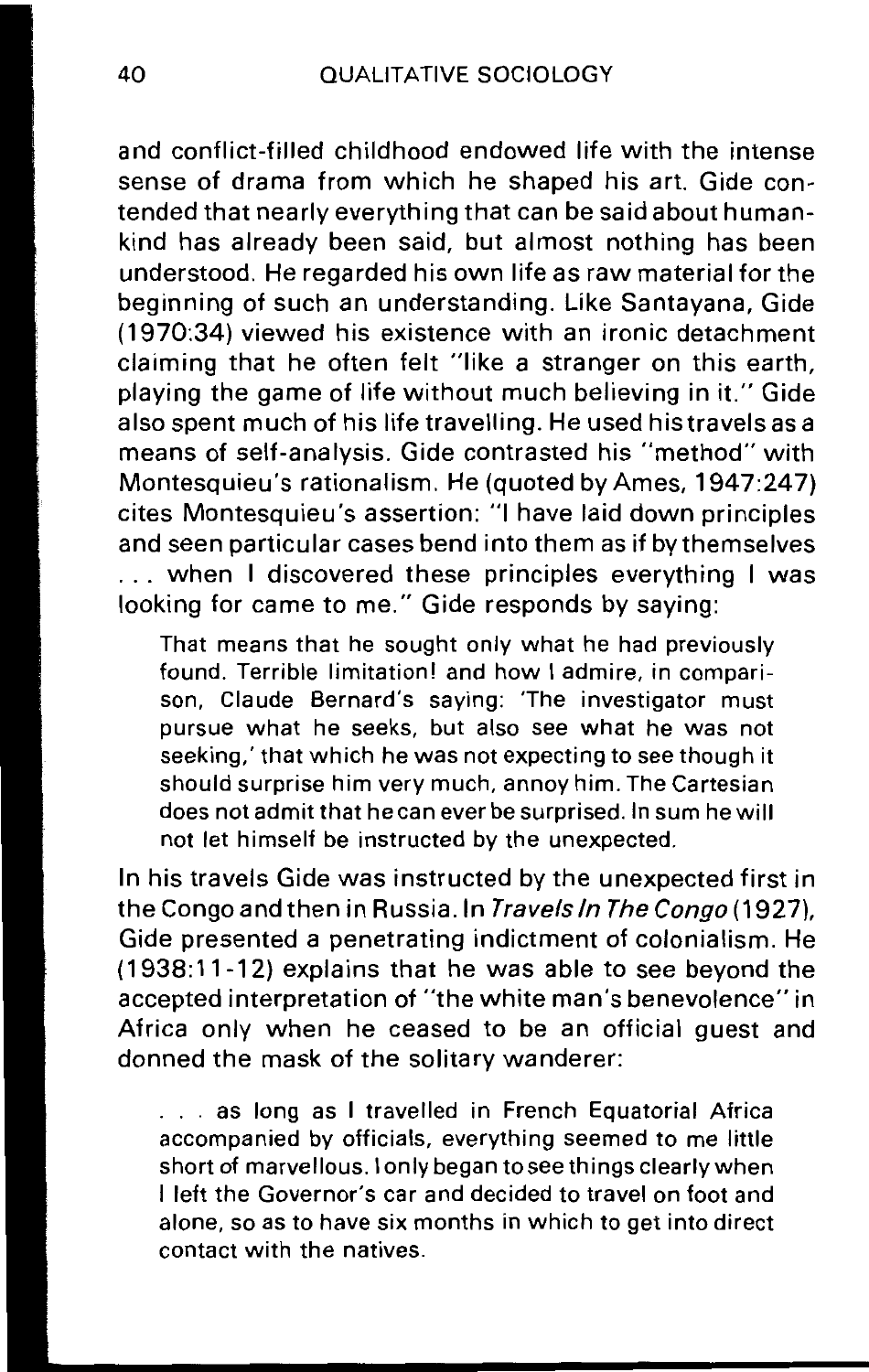Gide's report from the Congo and his Return From Lake Chad (1927) outraged the political Right, but the Commissions of Inquiry subsequently confirmed all of Gide's charges.

Gide's account of his travels in the USSR reflect a more personal sense of disillusionment. In his *Journals* Gide had celebrated the Soviet system as the hope of humanity at a time when, as Sartre (1970:16) notes, "it was dangerous to do so." He went to Russia as a celebrity and delivered a memorial address at Maxim Gorki's funeral (1938:57-58):

I had soaked too deeply in Marxist writing for the last three years to feel myself very much of a stranger in the USSR. On the other hand, I had read too many books on travel. enthusiastic descriptions, apologies. My great mistake was to have put too much faith in all these encomiums. And then too, everything that might have served me as a warning was said in such an acrimonious tone ... I am more inclined to believe love than hate. Yes, I was full of trust, confidence. And indeed what disturbed me most when I got there, was not so much to find imperfections, as to meet once again with the advantages I had wanted to escape from, the privileges I had hoped were abolished. Certainly I thought it natural that a guest should be received as well as possible and everywhere shown the best. But what astonished me was that there was such a gap between this best and the common lot; such excessive privilege beside so mediocre or bad ordinary.... It is perhaps a failing of my mind and its protestant formation that I distrust ideas that are profitable and opinions that are 'comfortable' ...

In recording his impressions of his Russian journey, Gide (1937:62) was disturbed by the fact that "wholesale judgments" were expected from him when he felt successively "so hot and so cold." He was deeply impressed with the parks of culture, the model factories, the worker's clubs, and the children's gardens; but he was repulsed by the growth of the "new bourgeoisie" of the privileged party elite ("the new class"); by the total suppression of free thought and the absence of anything resembling "critical reason" in the Marxist sense. Deeply committed to French Communism and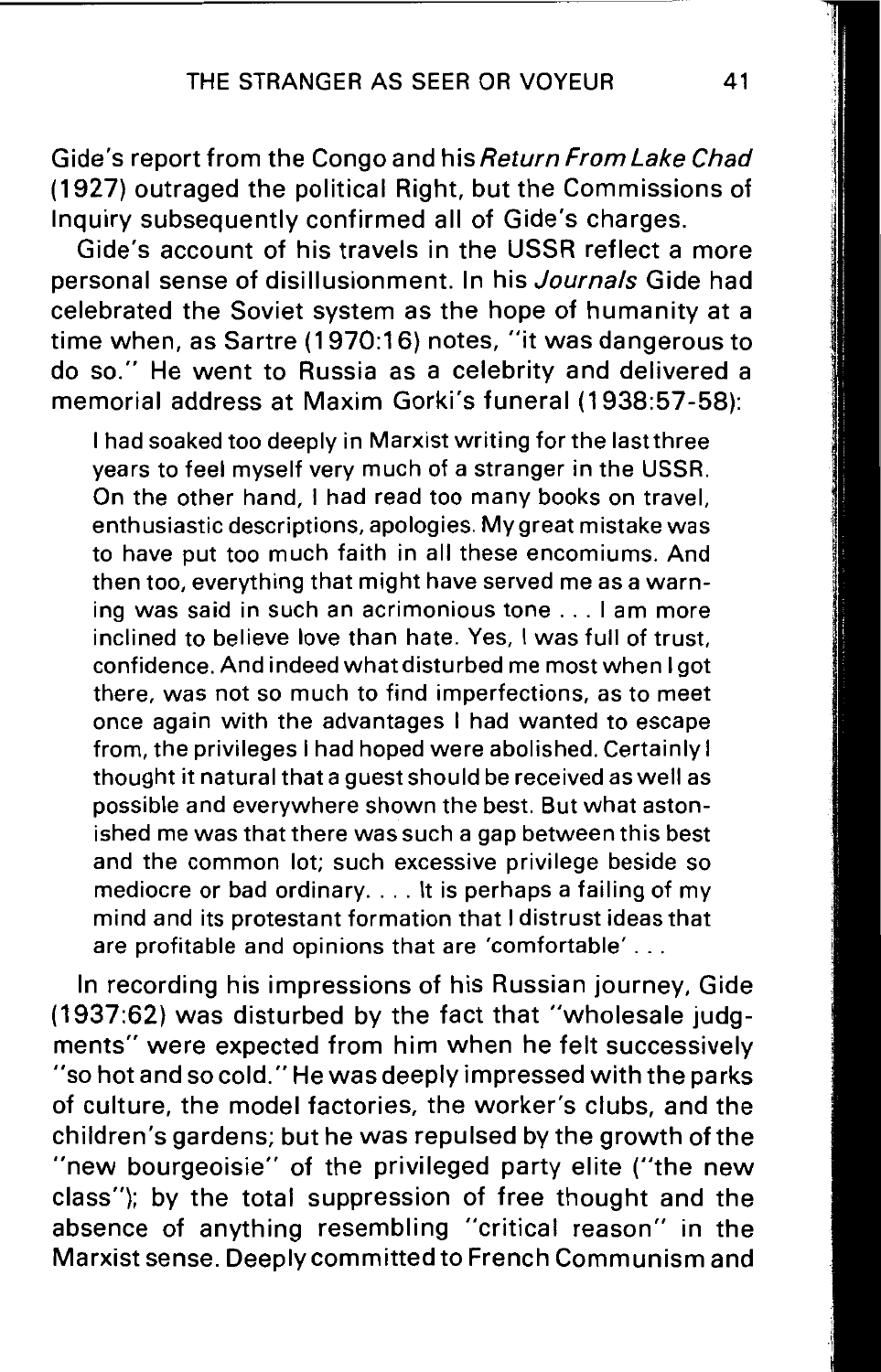to an artistic ethos of total candor, Gide (1938:71-72) resolved his internal conflict by viewing himself as "a posthumous author":

I cared very little about applause; I could only have got it from the bourgeois class from which I myself came, and to which, it is true, I still belonged, but which I heartily despised, precisely because I knew it so well, and against which all that was best in me rebelled ... I had the painful but exhilerating impression of speaking in the desert. Speaking in the desert is very satisfactory; there is no risk of an echo distorting the sound of your voice; there is no need to be concerned about the impression your words may make; and there is nothing to influence them but a need for sincerity. And it is to be observed that when the public taste is warped, when convention has overcome truth, that very sincerity is styled affectation.

Gide's Return From The USSR outraged Leftist intellectuals and marked the decline of his popularity-so much so that when he died in 1951, one periodical announced that a corpse had died (Sartre, 1970). Yet Gide's resolve to speak without echo must be regarded in part as a romantic allusion because the response to the resonance of his words impelled him to write a second book on the USSR. The first report had been a day-to-day record of his personal impressions. But the second was a piece of scholarly research undertaken to "objectively" defend his personal knowledge.

Santayana and Gide are but two examples of the creative uses of alienation. There are others equally celebrated who might qualify for Walt Whitman's chorus of Eidolons-Camus, the French Algerian; Samuel Beckett, the Irishman who writes only in French; James Joyce, who had to invent a language in which he could find expression; Stefan George, the Franco-German who revolutionized the modern German idiom. Standing behind all these, the archetypal strangers of the Nineteenth Century, Nietzsche and Schopenhauer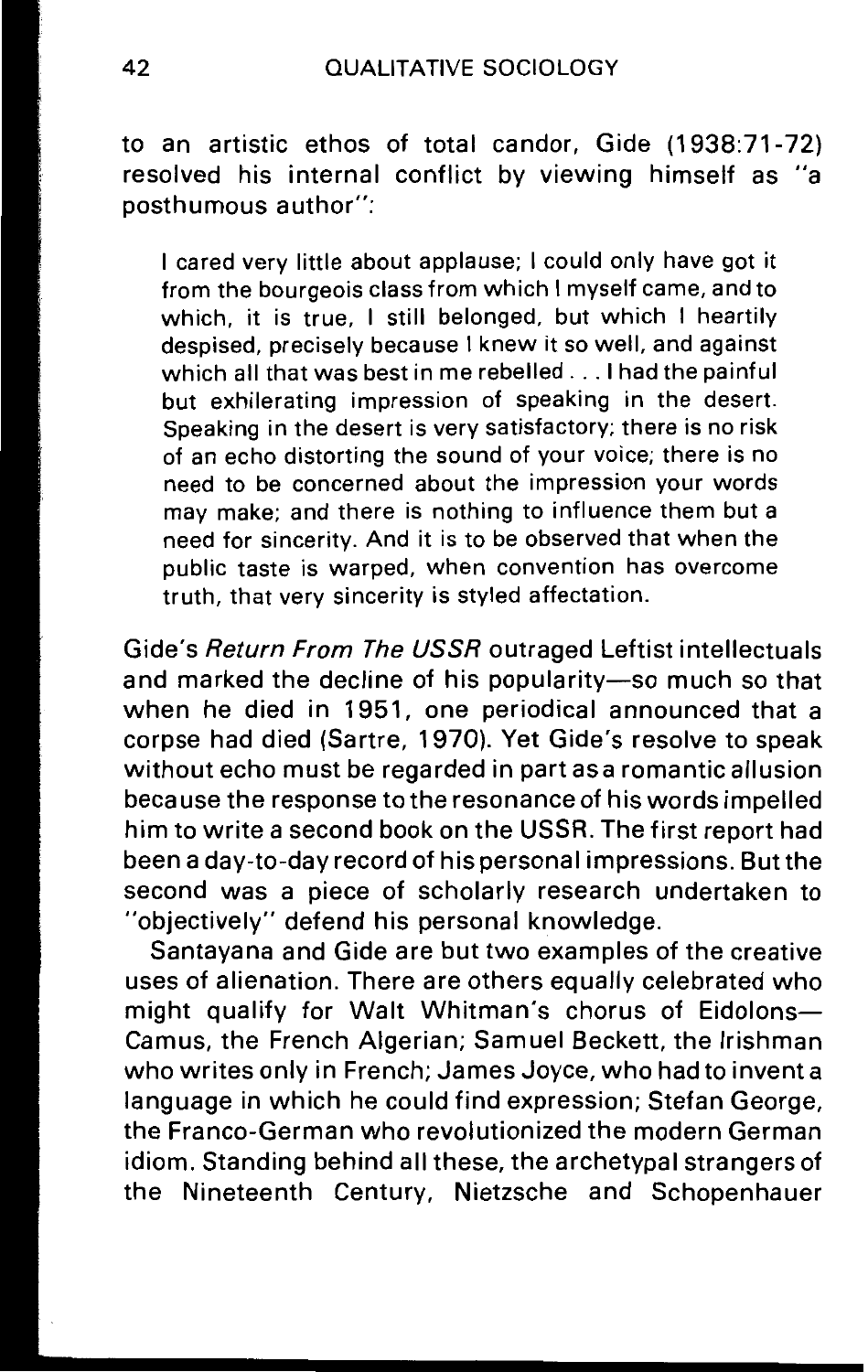whose extreme ironic detachment made them notorious martyrs of modernism.

### THE EMPEROR'S TAILORS

Simmel described "the poor and like sundry" who are denied full participation in a group by virtue of their inferior status as "inner enemies." They too are strangers. Their relationship with the dominant group entails a unity of nearness and distance since from the point-of-view of the dominant group they possess only instrumental value. Beyond this, they are as Ralph Ellison (quoted by Silberman, 1964:110-111) put it, "invisible:"

I am invisible, understand, simply because people refuse to see me ... it is as though I have been surrounded by mirrors of hard, distorting glass. When they approach me they see only my surroundings, themselves, or figments of their imagination-indeed, everything and anything except me ... That invisibility to which I refer occurs because of a peculiar disposition of the eyes of those with whom I come into contact. A matter of the construction of their inner eyes, those eyes with which they look through their physical eyes upon reality ... It is sometimes advantageous to be unseen, although it is most often wearing on the nerves.

One of the advantages of invisibility is that the unseen see what is not meant to be seen. Those engaged in the most servile occupations; racial, ethnic, and religious minorities; those stigmatized by extreme physical and mental handicaps; as well as women and children; have historically been among the "unseen" within the power structures of industrial societies.

Richard Wright (quoted by Gross and Hardy, 1966: frontispiece) characterized the black man as "America's metaphor." A prominent literary critic (Geismar, 1968:xii) described black literature as "the best mirror in which to see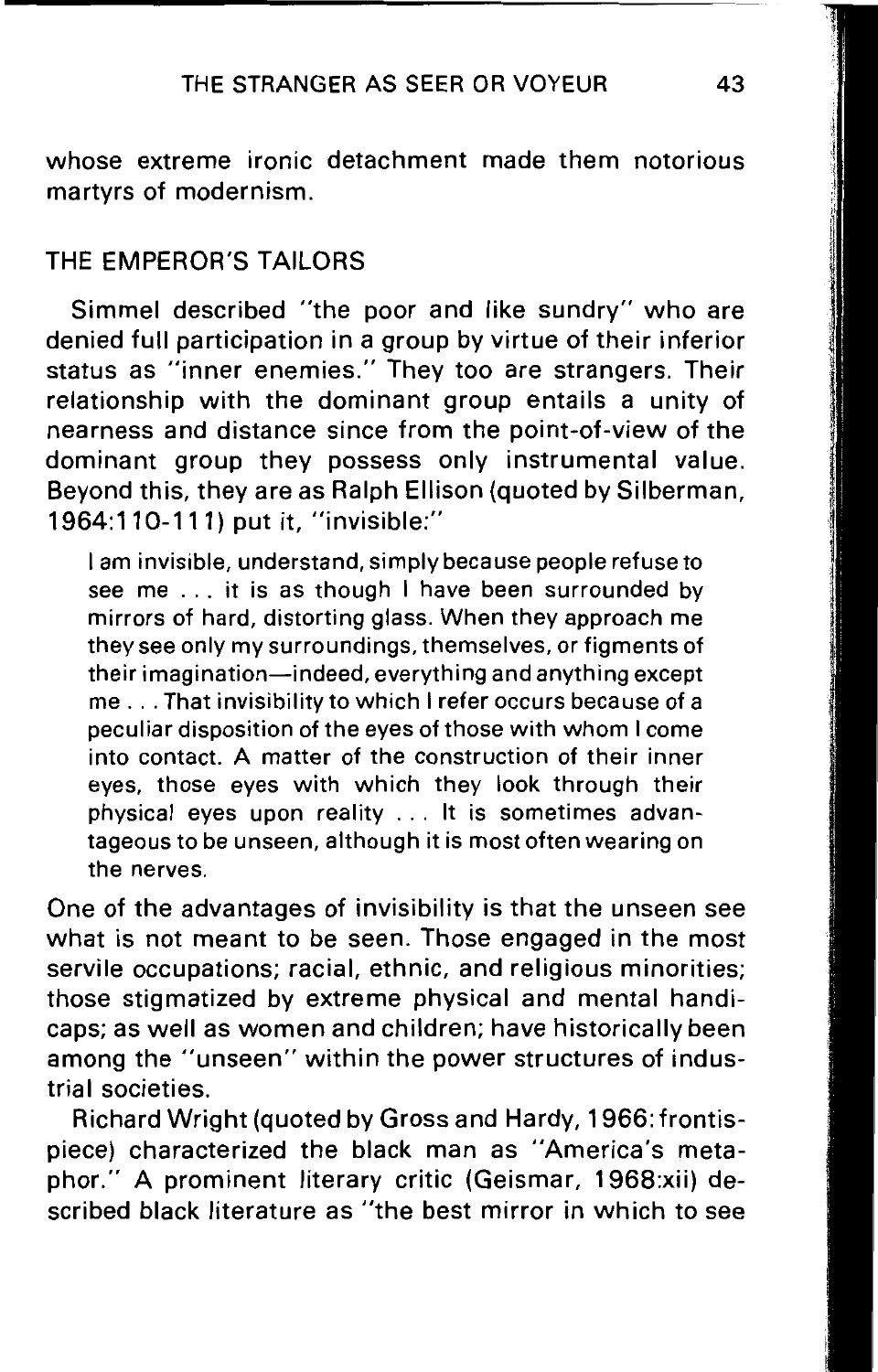the white American self in mid-twentieth century." In "Stranger in the Village," James Baldwin (1955:140-142) explored this thesis by noting: "What is crucial here is that, since white men represent in the black man's world so heavy a weight, white men have for black men a reality which is far from being reciprocal ... it is one of the ironies of black-white relations that, by means of what the white man imagines the black man to be, the black man is enabled to know who the white man is."

Similarly, some of the most perceptive analyses of European culture have been written by its victims-members of the Third World. At the dawn of this century, the Indian sage, Rabindranath Tagore (1917:16) warned against the depersonalizing and demoralizing effect of the alliance of science, commerce, and politics, which is the modern Nation-state: "In the West the national machinery of commerce and politics turns out neatly compressed bales of humanity which have their use and high market value; but they are bound in iron hoops, labelled and separated off with scientific care and precision." While western philosophers were extolling the virtues of their objectivist epistemology; Tagore saw western science as value-ladden, an appendage of the lust for power and selfishness-a manipulative force which not only negates moral-man but also human nature itself. He warns (1917:34, 50-51):

Whenever Power removes all checks from its path to make its career easy, it triumphantly rides into its ultimate crash of death.

Take away man from his natural surroundings, from the fullness of his communal life, and all its living associations of beauty and love and social obligations, and you will be able to turn him into so many fragments of a machine for the production of wealth on a gigantic scale. Turn a tree into a log and it will burn for you, but it will never bear living flowers and fruit.

A half-century later Franz Fanon surveyed the wreckage that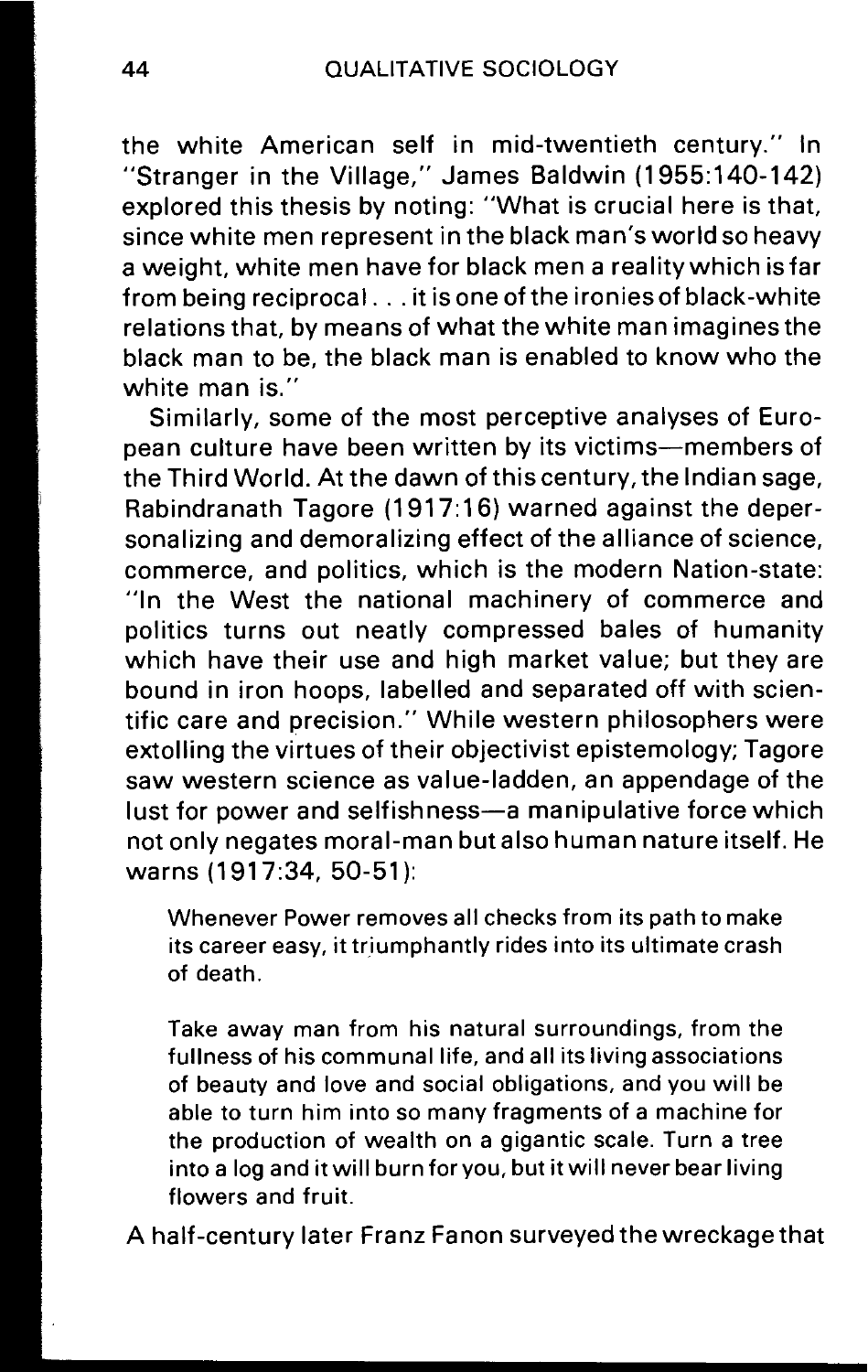Western plunder had brought to the Third World in the virtuous disguise of humanism. Fanon advised his brothers and sisters (1968:311-312): "Leave this Europe where they are never done talking of Man, yet murder men everywhere they find them, at the corner of every one of their own streets, in all corners of the globe." For Fanon as for Tagore, European man is a partial man-a deformation produced by excessive rationalism, and self-absorption: "A permanent dialogue with oneself and an increasing obscene narcissism never ceases to prepare the way for a half delirious state, where intellectual work became suffering and the reality was not at all that of a living man, working and creating himself, but rather words, different combinations of words, and the tensions springing from the meanings contained in words" (1968:313). Fanon contended that the future of humanity required the creation of a "new man." He believed the new man would be born in the Third World.

Simone de Beauvior applies the Hegelian concept of "the Other" to relations between the sexes. She points out that history has been written by men and men have defined women as "the other" (1961:xvi):

She is defined and differentiated with reference to man and not he with reference to her; she is the incidental, the inessential as opposed to the essential. He is the Subject, he is the Absolute-she is the Other.

Virginia Woolf's A Writer's Diary (1953:96) reveals the author's sense of being an "outsider" in the British literary world:

These screens shut me out. Have no screens, for screens are made out of our own integument; and get at the thing itself, which has nothing whatever in common with a screen. The screen-making habit, though, is so universal that probably it preserves our sanity. If we had not this device for shutting people off from our sympathies we might perhaps dissolve utterly; separateness would be impossible. But the screens are in excess; not the sympathy.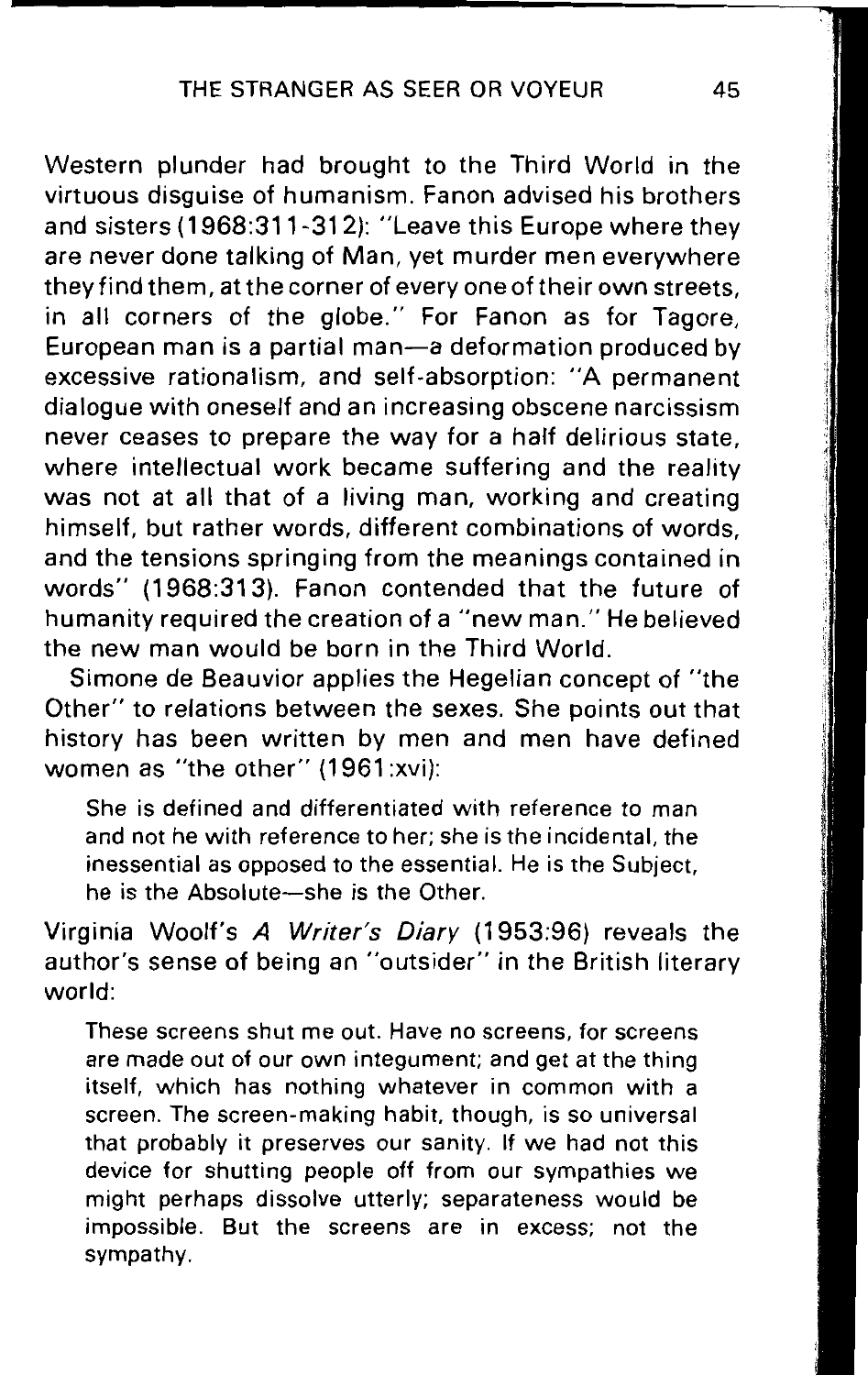Barred from the library at Oxford because she is a woman, Woolf posed her famous question, What if Shakespeare had been born a female? In A Room Of Her Own and Three Guineaus, she presented a penetrating analysis of the maledominated world of English letters. The immediate response to these books even within her circle of Bloomsbury intimates merely compounded Woolf's sense of isolation.

# INNER ENEMIES: ENLIGHTENMENT AND ESTRANGEMENT

Dostoievsky (quoted by Foucault, 1965:ix) wrote, "It is not by confining one's neighbor that one is convinced of one's own sanity." Michel Foucault indicates that since the "great reforms" which the Positivists, Tuke and Pinel, brought about in the treatment of the insane, Dostoievsky's assertion may no longer be accurate. Foucault (1965:276) argues, "What we call psychiatric practice is a certain moral tactic contemporary with the end of the Eighteenth Century, preserved in the rites of asylum life, and overlaid by the myths of positivism." Foucault contends that until the Enlightenment, unreason and folly were regarded as integral parts of the human constitution: the roots of poetry and the tragic. In King Lear and Don Quixote, there is a romantic identification with madness. The madman is a mirror of what any man might become. Foucault maintains that the triumph of positivism required a purge of the dialectic (and thus the dialogue) which had acknowledged unreason as the root of reason. In confining the madman to the asylum, the Age of Reason transformed him into "a latecomer in the world of reason" (Foucault, 1965:249-250):

... it is the organization around the madman of a world where everything would be like and near him, but in which he himself would remain a stranger, the Stranger par excellence who is judged not only by appearances but by all that they may betray and reveal in spite of themselves ... the madman is obliged to objectify himself in the eyes of reason as the perfect stranger, that is, as the man whose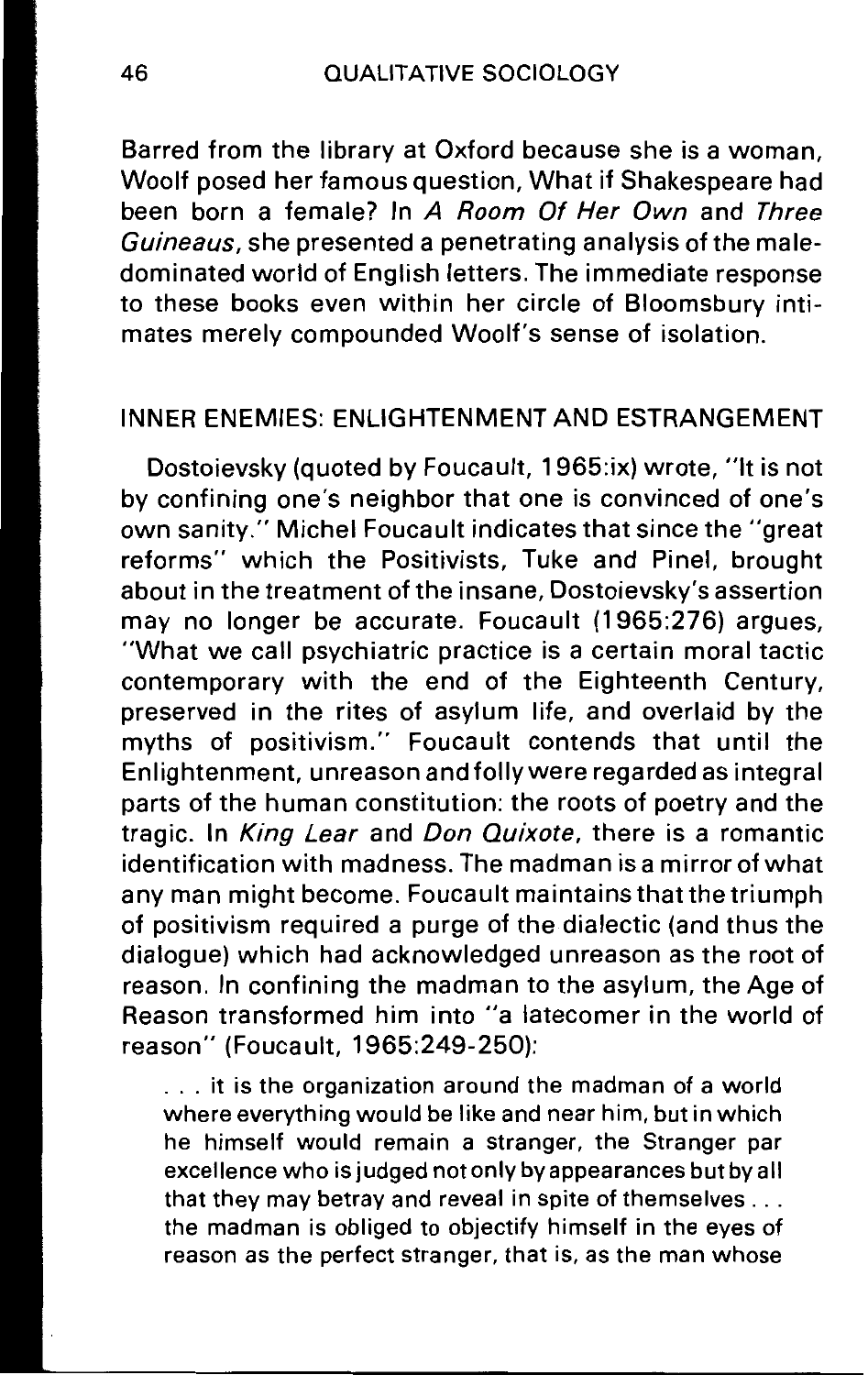strangeness does not reveal itself. The city of reason welcomes him only with the qualification and at the price of this surrender to anonymity.

The keepers of the asylum did not possess a science capable of understanding madness. The physician represented science as a moral authority. His powers took root in the madman's minority status: "If the medical personage could isolate madness, it was not because he knew it, but because he mastered it; and what for positivism would be an image of objectivity was only the other side of this domination" (Foucault, 1965:272).

Foucault reports that since the Enlightenment the incidence of insanity among highly creative minds has increased dramatically. Those who would go beyond the conventional, the superficial positivistic construction of reality, could no longer engage "in the praise of folly" as Erasmus did. Rather, they had to risk their sanity.

#### OTHER SCREENS

The asylum is not the only institution that insulates society against contact with strangers. Howard Zinn (1975:22) contends that in America:

... the huge proportion of poor people in jail for crimes against property suggests that prisons are inevitable counterparts of banks. And that so long as we have a system that breeds fierce and unequal competition for scarce resources ... some steel bars will be needed to protect money and others to confine human beings.

So too, nursing homes shield youth against the strangeness of age. Other screens or "chain-link fences" (Liebow, 1967: 250) protect us against interaction with the retarded, the dying, the grossly deformed, and any "others" who might deprive us of our optimism.

The "Other" is obviously a fluid category. A "stranger" in one group may be an intimate of another. Regimes change. Racial and ethnic groups improve their status or lose it.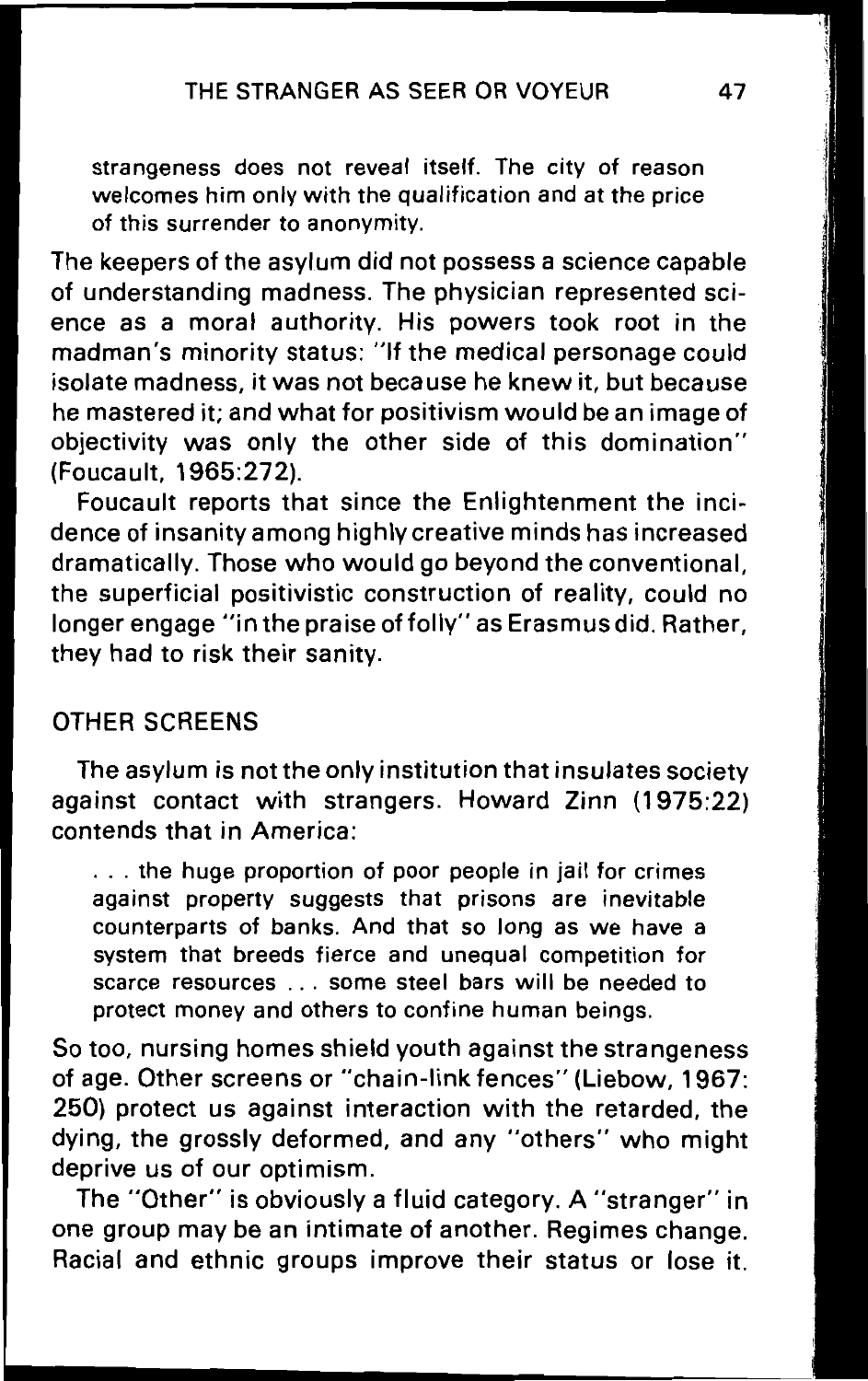Yesterday's "one" may be tomorrow's "other." And, all of us in the modern world know the pains and privileges of being strangers.

#### **CONCLUSION**

Listening to the words of strangers is a frustrating experience for minds formed within positivistic conventions of scholarship. One wants to grasp and dissect each entry: to weigh and assess its truth value; to chart, log, or dismiss it. But this may be part of the "obscene narcissism" of the Western mind. We are caught in the same bind if we assert that the stranger possesses more "objective" knowledge than the insider. Perhaps, we might say that "inner enemies" possess more "relevant" knowledge since their existential condition has underscored the radical contingency of being. But, relevant for whom? The forces of social control?

If Hegel is correct, that the subject can only be posed in being opposed; then, the "truth" which the stranger can offer is only a negation. This is Sartre's view (1968:17): "We only become what we are by the radical deep-seated refusal of that which others have made us." This, too, seems to be the ideal which the romantic identification with the stranger embodies-the ideal of the autonomous self who is not bound by any dogmas, collective definitions or group loyalties which would compromise its integrity. Santayana's notion of radical sincerity and Gide's protestant distrust of comfortable opinions express this ideal.

The role Karl Mannheim assigned to the "free-floating intellectual" within the presidiums of power and planning is offensive to the democratic ethos. But, I would suggest that the type or ideal is itself valuable-particularly when contrasted with another intellectual type mentioned by Mannheim, "the muskateer of free-enterprise" (Mannheim quoted by Wolff, 1971 :xc). Today the latter type seems to prevail not only in the parlors of princes and presidents but in academia as well.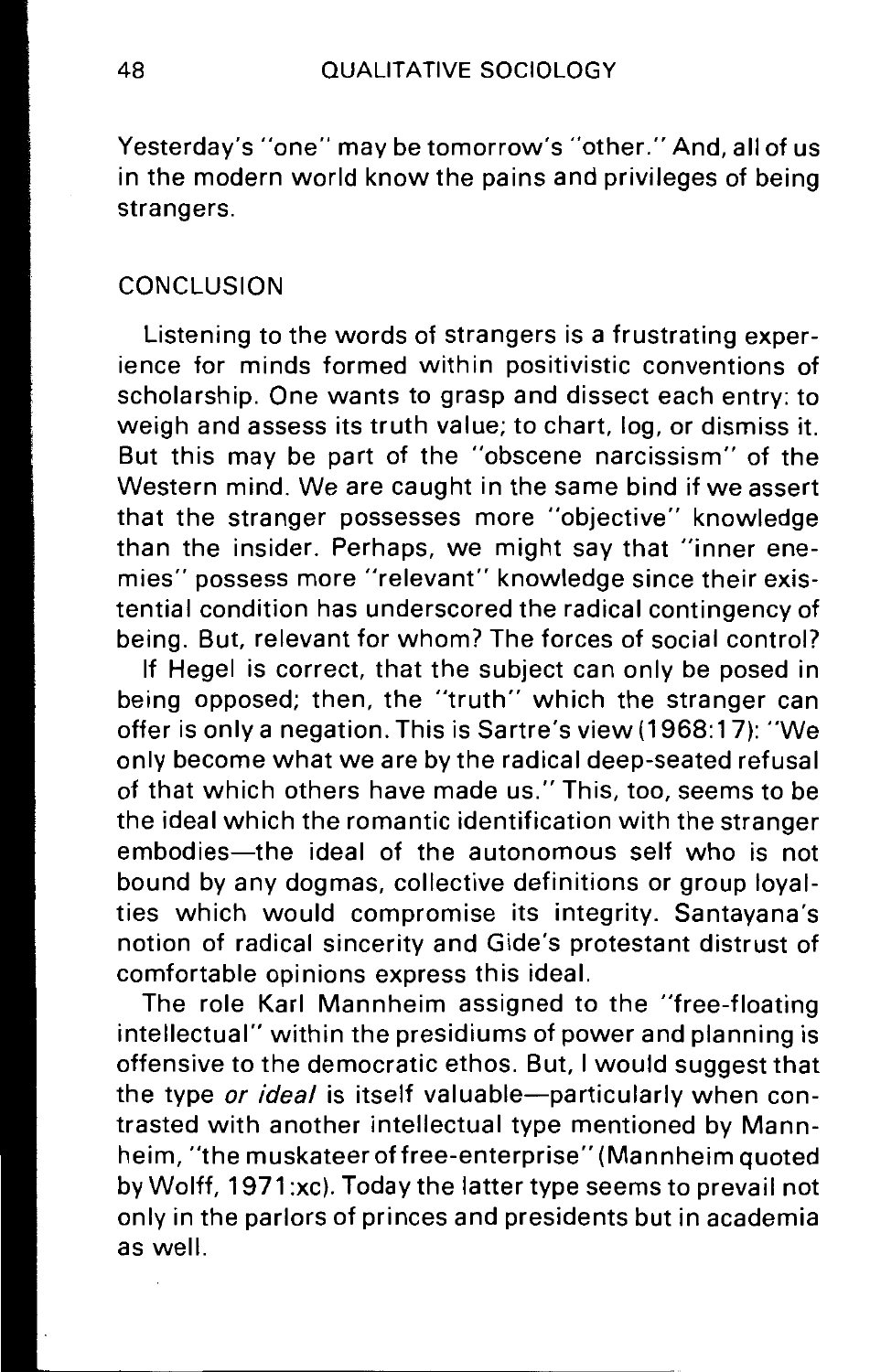Scholars who would risk moving beyond organizational definitions of academic sociology in order to pursue basic inquiry can be instructed by the ideal elaborated by Simmel, Schutz, Mannheim, Gide, and Santayana. But, it remains a cerebral ideal-perhaps even a lifeless ideal-unless it entails sympathy and compassion: a putting aside of the idols of the profession in order to enrich the idols of the species. It requires a rediscovery of the "I" in the "Thou" for as Nietzsche (1974:36) reminds us:

We are not thinking frogs, nor objectifying and registering mechanisms with their innards removed: constantly, we have to give birth to our thoughts out of our pain and, like mothers endow them with all we have of blood, heart, fire, pleasure, passion, agony, conscience, fate, and catastrophe. Life-that means for us constantly transforming all that we are into light and flame-also everything that wounds us; we simply can do no other.

#### NOTES

<sup>1</sup>This example is frequently cited in the sociological literature and car almost be regarded as the basis for an ideal type. Simmel (1950) cites the custom of Italian cities of bringing judges in from another district. Wood (1934) specifically mentions Portia in this connection.

<sup>2</sup>If public recognition of the artistic vision is elitist, the phenomenon itself is not, as Liebow (1967:25-26) makes eminently clear in his description of the incisive qualities of Sea Cat's skewed vision.

<sup>3</sup>Koestler (1967:35-36) writes, "I have coined the term 'bisociation' in order to make a distinction between the routine skills of thinking on a single 'plane,' as it were, and the creative act, which ... always operates on more than one plane. The former may be called single-minded, the latter a double-minded, transitory state of unstable equilibrium where the balance

<sup>4</sup>There are many exceptions of course: for instance, Augustine, Pascal and Nietzsche; but significantly, they were all labelled 'subjective'—a label which excused others from the responsibility of seriously coming to terms with their ideas

<sup>5</sup>H. L. Mencken used this epitath to describe Nietzsche (Remmling, 1967:45). John O'Neill (1974:24) offers an interesting variation on Nietzsche's theme. He describes "universal truth" as "the trick of university, newspaper, and tourist culture.'

<sup>6</sup>Merton (1949) challenged it from a functionalist perspective. Adorno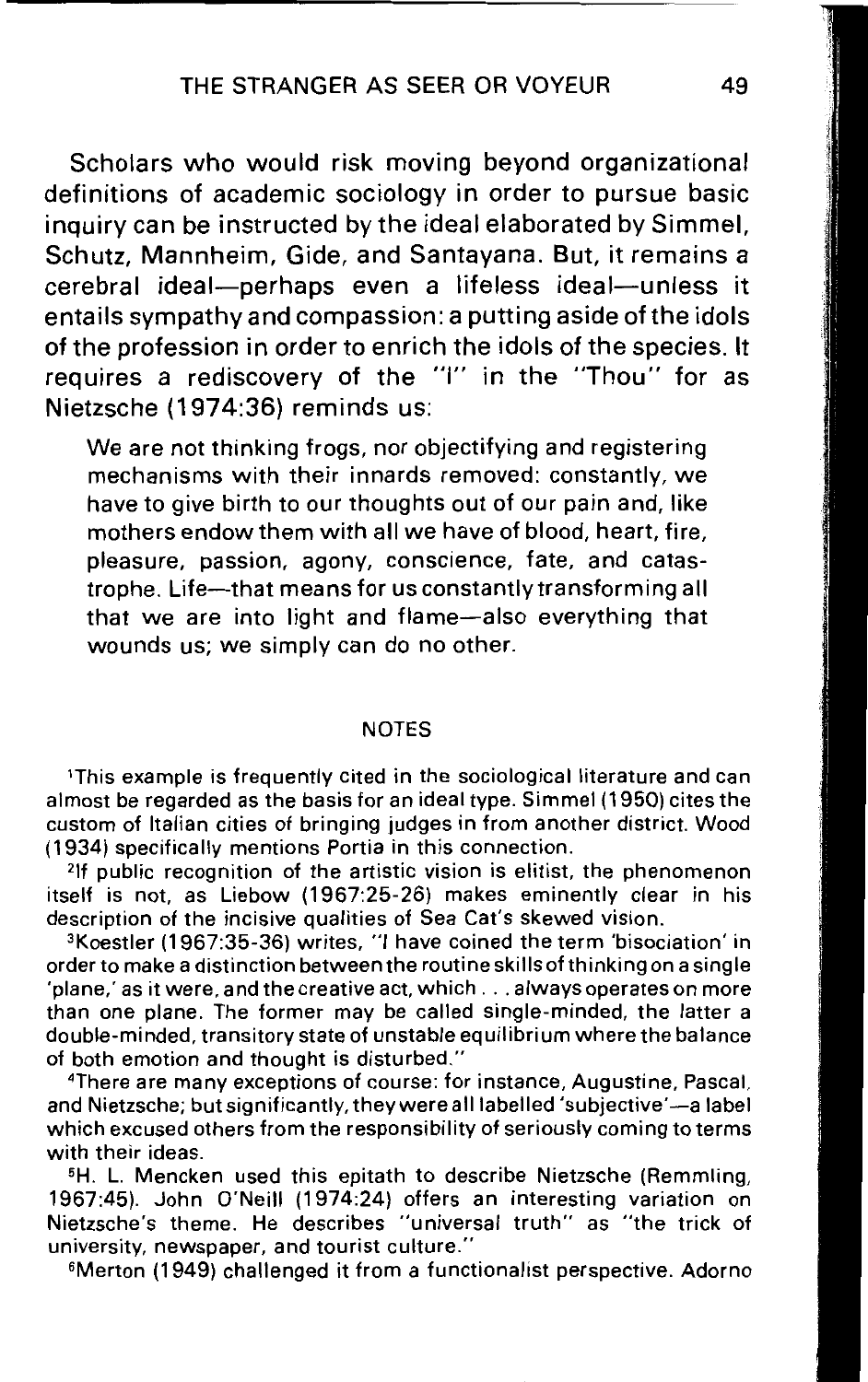(quoted by Jay, 1973:291-292) sarcastically dismissed Mannheim's "reverence for the intelligentsia" as free-floating by asserting the answer "is to be found not in the reactionary postulate of its 'rootedness in Being' but rather in the reminder that the very intelligentsia that pretends to float freely is fundamentally rooted in the very being that must be changed and which it merely pretends to criticize."

<sup>7</sup>Mills (1959:180) sardonically remarks, "Were the 'philosopher' king, I should be tempted to leave the kingdom;" but Mills also ponders the question, "When kings are without any philosophy, are they not incapable of responsible rule?" Perhaps Alvin Gouldner comes closest to a sympathetic re-reading of Mannheim's conception of the social role of the intelligentsia in The Future Of Intellectuals And The Rise Of The New Class (1979).

<sup>8</sup>There is a striking example of this affect in Tally's Corner (1967:61-63). The researcher, Elliot Liebow, affirms the value of Tally's skill as a cement finisher. Tally diminishes it on the grounds that it requires only a limited amount of (theoretical) knowledge. He asks, "When was the last time you saw anyone standing around talking about concrete?" Tally incisively outlines the role "talk" (the elaborated codes of professionalism) plays in reinforcing the "chain-link fence" (the unity of nearness and distance) which separates lower-class Blacks like Tally, Richard, Lonnie and Sea Cat from middle class Whites like Liebow and Lonnie's lawyer.

<sup>9</sup>Hegel presents this thesis in The Phenomenology of Mind. Simone de Beauvior applies it to the relationship between the sexes in The Second Sex (1961). The Hegelian construct exercised a profound influence over G.<br>H. Mead's definition of the polarities of the "self."

<sup>10</sup>Whether Husserl actually achieved a presupposition less philosophy is cast in serious doubt by Farber (1943:521 ). The inadequacies of Schutz's re-reading of Husserl are ablely documented by Gorman (1977).

11 Sokel (1959:64-65) maintains that the deification of the lonely artistgenius is present in Goethe's *Faust*, in the historicist view of 'progress,' in Left-Hegelianism, and reaches its extreme in Nietzsche's Zarathustra. Edschmid (quoted by Sokel, 1959:55) lists Holderlin, Grabbe, Lenz, Kliest, Bucher, and Nietzsche in the genealogy of the stranger. Gay (1968: 113) also underscores the importance of the stranger motif in pre-World War I German literature. Simmel's friends, the poets, George and Rilke both assume the mask of the stranger in a number of their poems. In 1900 George wrote a poem entitled, "The Stranger." A typical autobiographical line by Rilke celebrating the stranger theme runs, "Can you think how year to year I roam Thus-a stranger in a world of strangers" (Rilke quoted by Wydenbruck, 1949:245).

<sup>12</sup>Schutz maintains, 'The outstanding example for the social situation under scrutiny is that of the immigrant ... But by no means is their validity restricted to this special case. The applicant for membership in a closed club, the prospective bridegroom who wants to be admitted to the girl's family, the farmer's son who enters college, the city-dweller who settles in a rural environment, the 'selectee' who joins the army, the family of the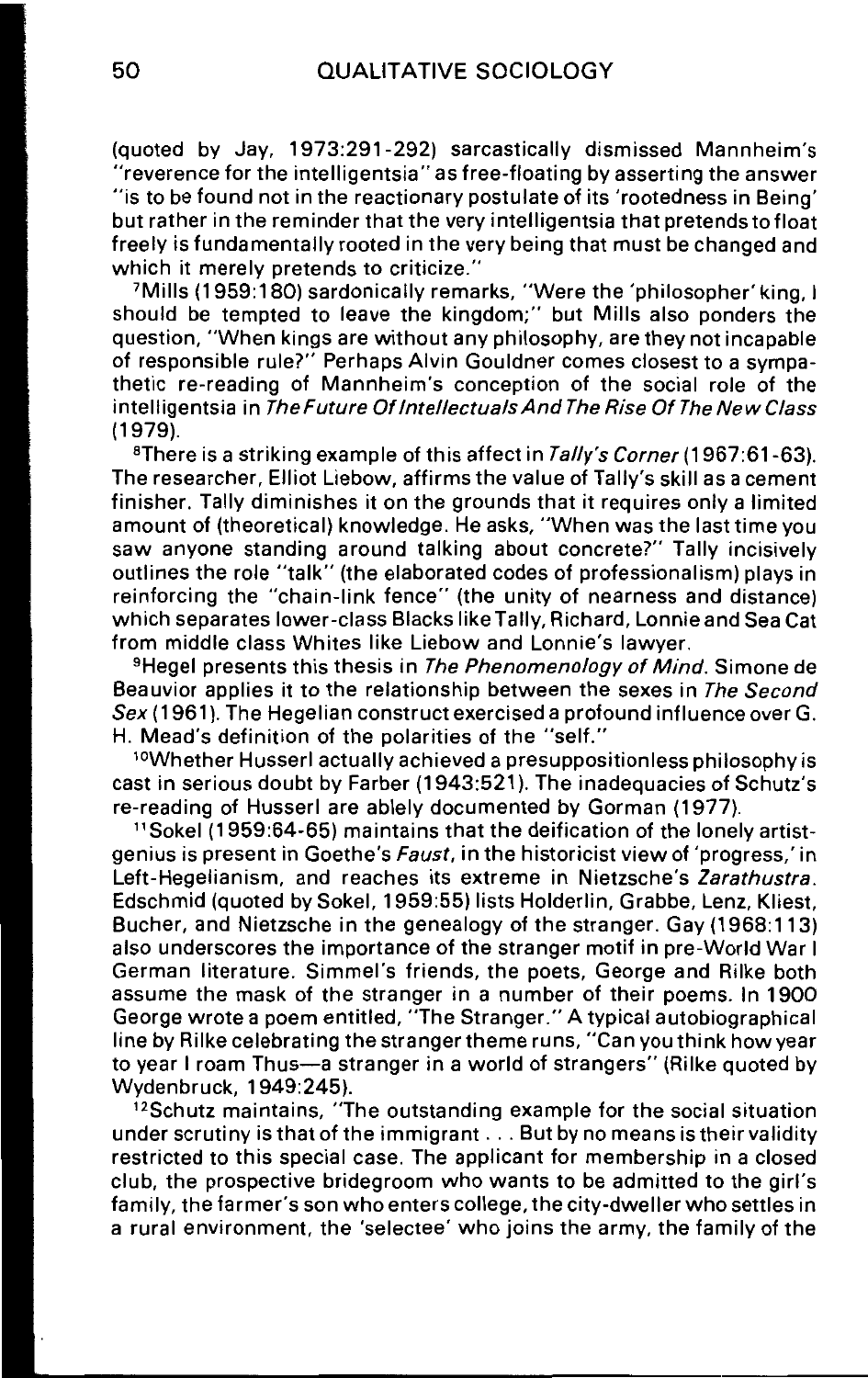war worker who moves into a boom town-all are strangers according to the definition just given, although in these cases the typical 'crisis' that the immigrant undergoes may assume milder forms . ... "Nevertheless Schutz does not apply his perspective to the sociologist, anthropologist, or other professional field workers. He retains a certain dualism on this point: "The sociologist (as sociologist, not as a man among fellow-men which he remains in his private life) is the disinterested scientific onlooker of the social world." Schutz does acknowledge, "Strangeness and familiarity are not limited to the social field but are general categories of our interpretation of the world." But for Schutz the sociologist remains a Minotaur. I do not share this view. I believe that if the sociologist is to penetrate beyond superficial knowledge of the social process, he or she, like the stranger, must do so as a thinking-feeling, hurting and caring being. Elsewhere (Jansen, 1978:249-266), I argue that the "post-critical" philosophy of science outlined by Michael Polanyi (1958) provides an epistemological warrant for this belief.

<sup>13</sup>For an excellent summary of recent assessments of the constituents of successful participant observation, see Clinton R. Sanders, "Review essay: Participant observation and the politics of sociological method,"<br>Qualitative Sociology 1, 3 (1979):121-131.

<sup>14</sup> Contra Bruyn, Phillip Hammond (1964:2) points out: "The chronicling, month to month, of the investigations by these two 'sociologists before their day' [de Tocqueville and Beaumont) conveys as do few other documents the role of the circumstantial, the irrational, and nonrational, as well as the logical and systematic, nature of social research. Not only are the 'research methods' made obvious (e.g., de Tocqueville typically asked many different persons the same questions, he sought out documents from government bodies and officials, he regularly corresponded with his father in France to determine the comparability of American and French institutions), but also the role of 'controlling ideas,' of evanescent theory, of the fortuitous comment, emerges in a way that is seldom indicated in traditional research-reporting ... very few social scientific reports, it appears, with all their discussion of methods, contain accounts of the 'method' by which they came about. There are almost no chronicles of social research. And yet this missing component is an important one, as seen in the frequency with which existing chronicles are cited as well as by the number of times eminent and experienced researchers have called for more such accounts."<br>15Santayana wrote William James in 1887, "I have discovered a

*Privatdocent,* Dr. Simmel. whose lectures interest me very much" (Santayana quoted by Perry, 1 935, Vol. 1:402). James shared and encouraged Santayana's enthusiasm for Simmel's work.

#### **REFERENCES**

Ames, Van Meter

1947 Andre Gide. Norfolk, Conn.: New Directions Books.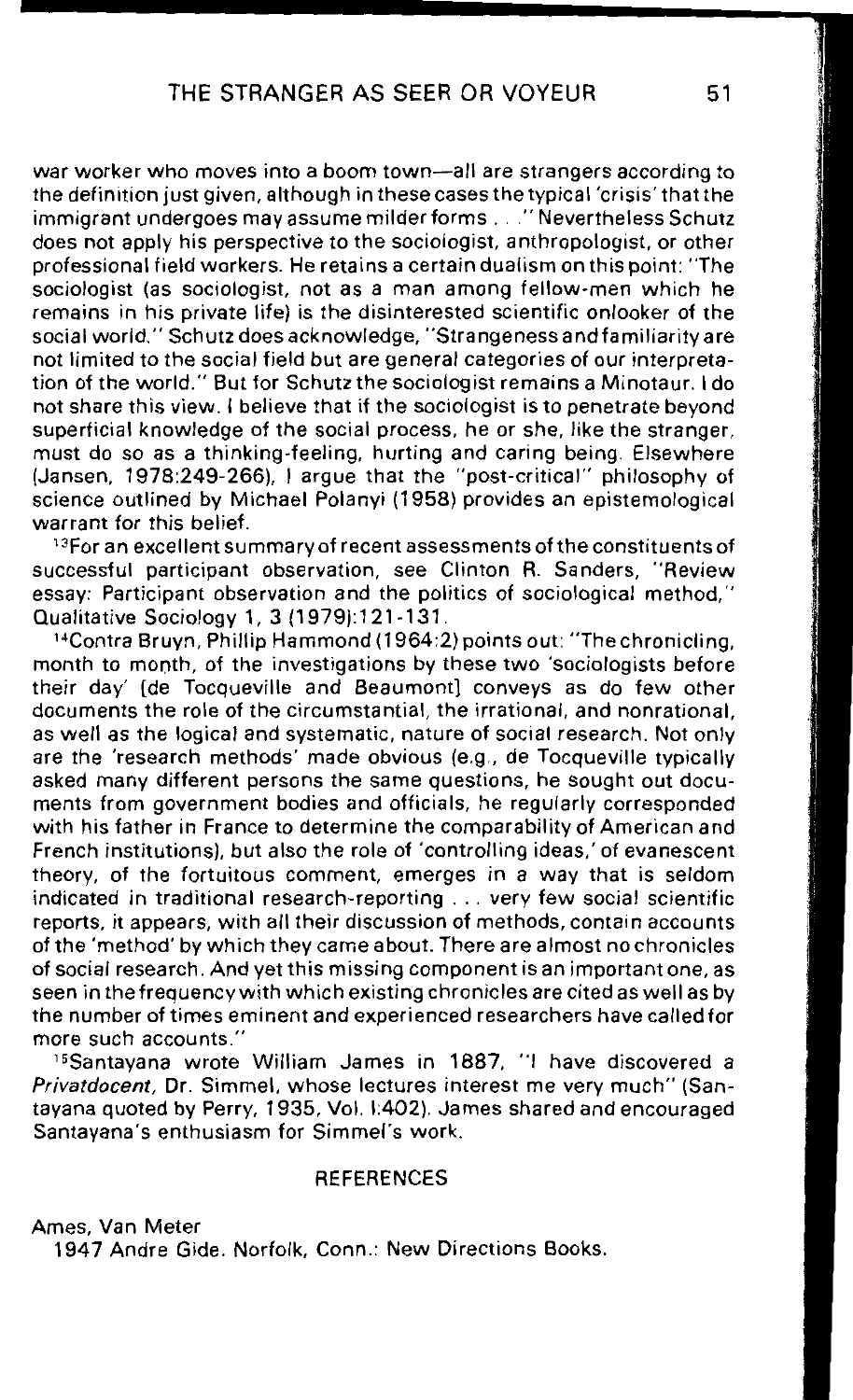Baldwin, James 1955 "Stranger in the village." in Notes Of A Native Son. New York: Bantam Books. Beauvior, Simone de 1961 The Second Sex. New York: Bantam Books. Bruyn, Severyn 1966 The Human Perspective. Englewood Cliffs: Prentice-Hall. Camus, Albert 1955 The Myth of Sisyphus. New York: Random House. Davidson, John 1901 "Introduction." in Baron de Monetesquieu and Goldsmith, Persian And Chinese Letters. Washington: M. Walter Dunn. Dilthey, Wilhelm 1969 "Selected passages from Wilhelm Dilthey." in H. A. Hodges, Wilhelm Dilthey: An Introduction. New York: Howard Fertig. Fanon, Franz 1968 The Wretched Of The Earth. New York: Grove Press. Farber, Marvin 1943 The Foundations Of Phenomenology. Albany: State University of New York Press. Foucault, Michel 1965 Madness And Civilization. New York: Vintage Books. Fowlie, Wallace 1965 Andre Gide: His Life And Art. New York: Macmillan. Gay, Peter 1968 Weimar Culture. New York: Harper and Row. Geismar, Maxwell 1968 "Introduction." in Eldrige Cleaver, Soul On Ice. New York: Dell. Gide, Andre 1927 Travels In The Congo. New York: Modern Age Books. 1937 Return From The USSR. New York: Alfred A. Knopf. 1938 Afterthoughts On The USSR. New York: Dial Press. 1949 Journals. New York: Alfred A. Knopf. 1970 Excerpts from Gide's writings cited by the Supreme Sacred Congregation of the Holy Office in its Condemnation of the Works of Andre Gide. Reprinted in Gide: A Collection Of Critical Essays. Edited by David Littlejohn. Englewood Cliffs: Prentice-Hall.

Goldsmith, Oliver

1901 "The citizen of the world." in Baron de Montesquieu and Goldsmith, Persian And Chinese Letters. Washington: M. Walter Dunn. Gorman, Robert

1977 The Dual Vision: Alfred Schutz And The Myth Of Phenomenological Social Science. London: Routledge and Kegan Paul.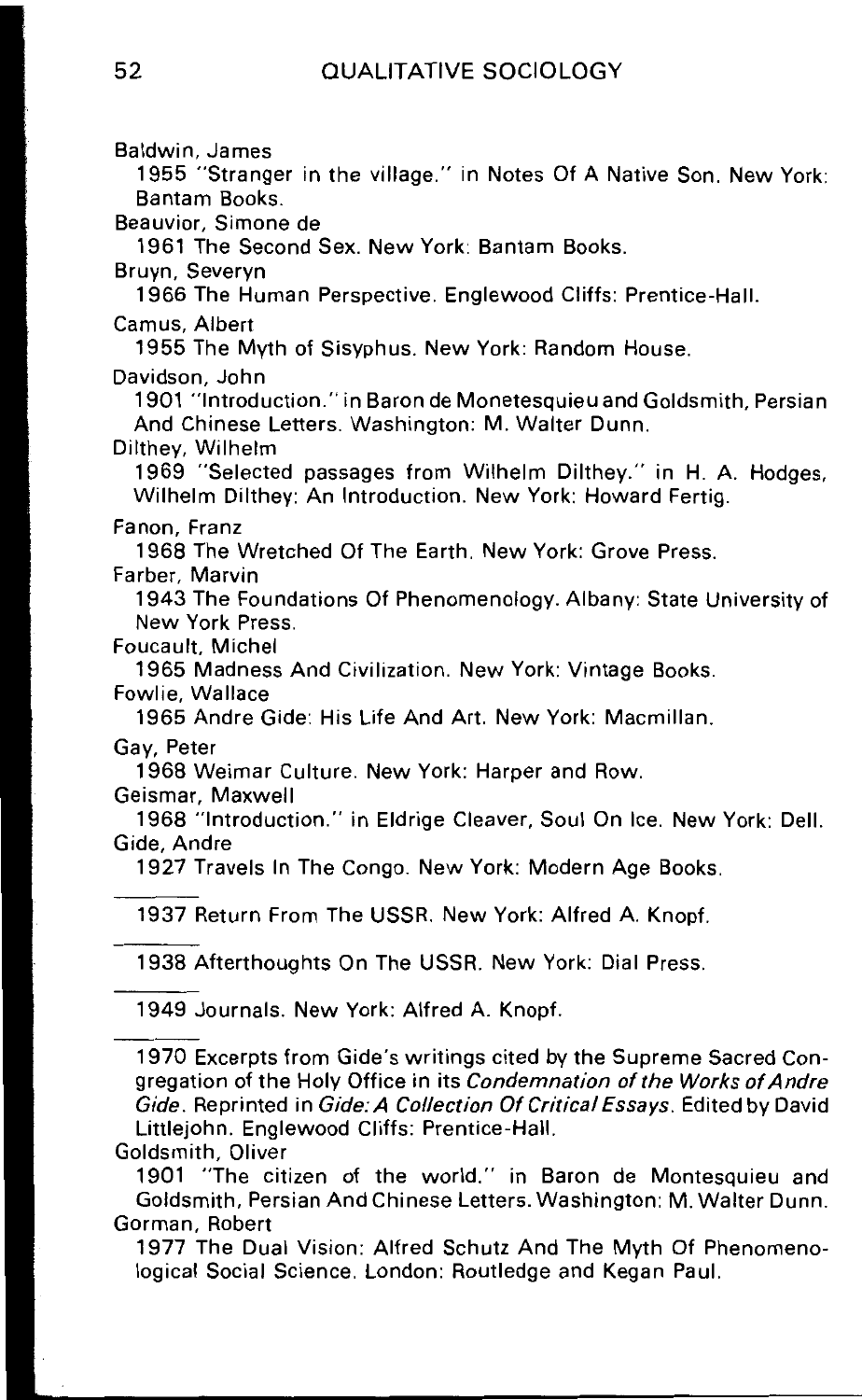Gouldner, Alvin

1973 "Anti-minotaur: The myth of a value-free sociology." Pp. 3-26 in For Sociology. New York: Basic Books.

1979 The Future of Intellectuals and the Rise of the New Class. New York: Seabury. Gross, Seymour L. and John Edward Hardy. 1966 Images Of The Negro In American Literature. Chicago: University of Chicago Press. Hammond, Phillip E. 1964 Sociologists at Work. New York: Basic Books. Hodges, H. A. 1969 Wilhelm Dilthey: An Introduction. New York: Howard Fertig. Husserl, Edmund 1967 Ideas. London: Allen and Unwin. Jansen, Sue Curry 1978 "In the footprints of a giant: The heuristic philosophy of Michael Polanyi and humanistic scholarship in sociology." Humanity and Society  $2:4.$ Jay, Martin 1973 The Dialectical Imagination. Boston: Little, Brown and Company. Koestler, Arthur 1967 The Act Of Creation. New York: Dell. Liebow, Elliot 1967 Tally's Corner. Boston: Little, Brown and Company. Lukacs, Gyorgy 1971 History And Class Consciousness. Cambridge, Mass.: The MIT Press. Lyon, Richard Colton 1968 "Introduction." in George Santayana, Santayana on America. New York: Harcourt, Brace and World. Mannheim, Karl 1936 Ideology And Utopia. New York: Harcourt, Brace. Maslow, Abraham 1966 The Psychology Of Science. New York: Harper and Row. Merton Robert K. 1949 Social Theory and Social Structure. Glencoe: The Free Press. 1976 Sociological Ambivalence And Other Essays. New York: The Free Press. Mills, C. Wright 1959 The Sociological Imagination. New York: Grove Press. Mitzman, Arthur 1973 Sociology And Estrangement. New York: Knopf. Montesquieu, Charles Louis, Baron de 1901 "Persian letters" with 1754 "Introduction." in Montesquieu and Oliver Goldsmith, Persian And Chinese Letters. Washington: M. Walter Dunn.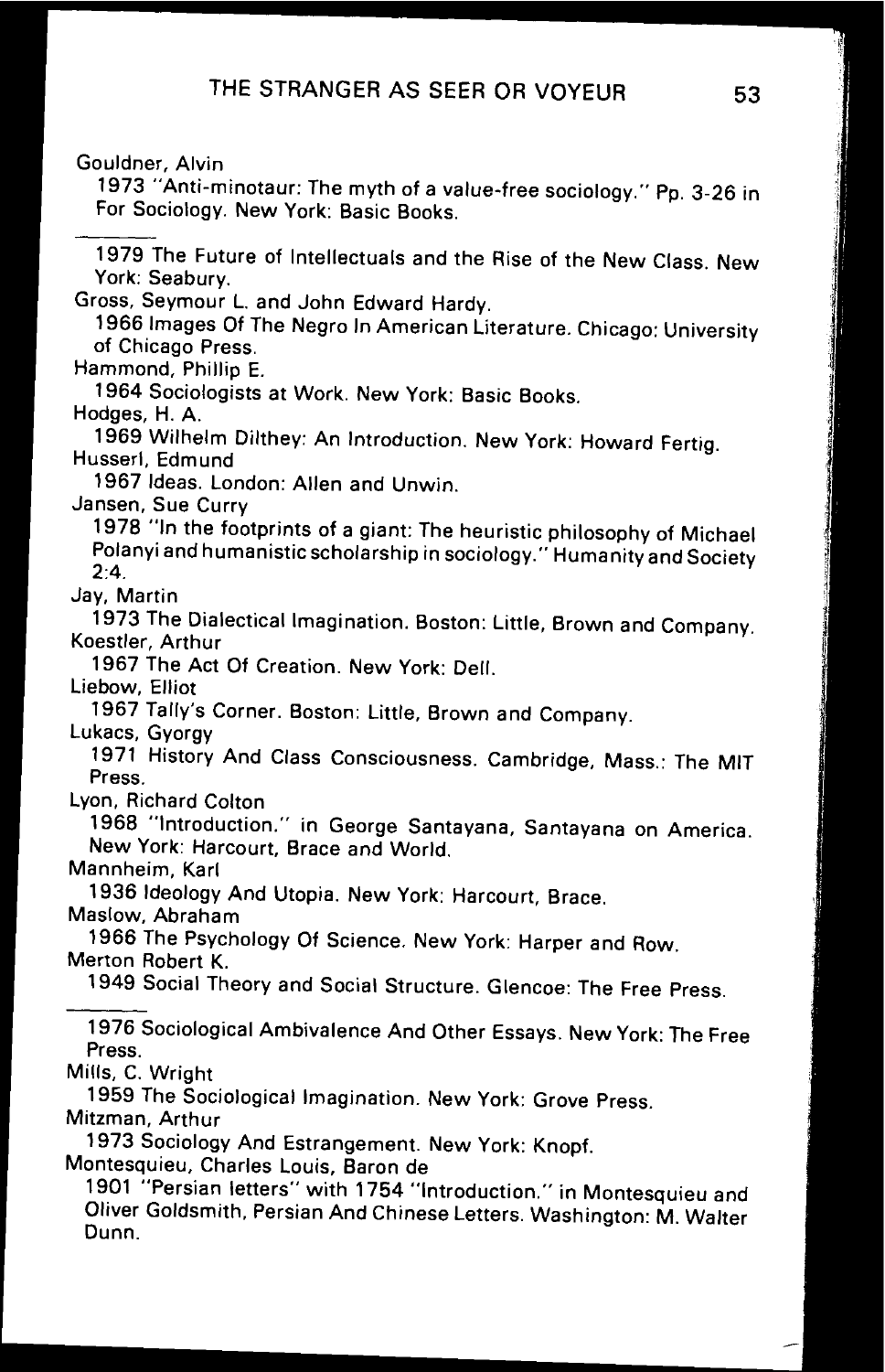Nietzsche, Freidrich

1974 The Gay Science. New York: Random House.

O'Neill, John

1974 Making Sense Together. New York: Harper and Row. Park, Robert

1961 "Introduction." in Everett V. Stonequist, The Marginal Man. New York: Russell and Russell.

Percy, Walker

1975 The Message In The Bottle. New York: Farrar, Straus and Giroux. Perry, Ralph Barton

1935 The Thought and Character Of William James. Volume I. Boston: Little, Brown.

Polanyi, Michael

1958 Personal Knowledge. Chicago: University of Chicago Press. Remmling, Gunter W.

1967 Road To Suspicion. New York: Appleton-Century-Crofts. Salomon, Albert

1962 In Praise Of Enlightenment. Cleveland: World Publishing. Sanders, Clinton R.

1979 "Review essay: Participant observation and the politics of sociological method." Qualitative Sociology 1(3):121-131.

Santayana, George

1957 The Idler And His Works. New York: George Braziller.

1968 Santayana On America. New York: Harcourt, Brace and World. Sartre, Jean-Paul

1968 "Preface." in Frantz Fanon, The Wretched of the Earth. New York: Grove Press.

1970 'The living Gide." in David Littlejohn (ed.), Gide: A Collection Of Critical Essays. Englewood Cliffs: Prentice-Hall.

Schenk, H. G.

1966 The Mind Of The European Romantics. London: Constable. Schutz, Alfred

1960 "The stranger." in Maurice R. Stein, Arthur J. Vidich and David Manning White (eds.), Identity And Anxiety. Glencoe: The Free Press. Silberman, Charles

1964 Crisis in Black and White. New York: Random House.

Simmel, Georg

1950 "The stranger." in Kurt H. Wolff (ed.), The Sociology Of Georg Simmel. Glencoe: The Free Press.

Sokel, Walter

1959 The Writer In Extremis. Stanford University Press.

Tagore, Rabindranath

1917 Nationalism. New York: Macmillan.

Taylor, Stanley

1956 Conceptions of Institutions and the Theory of Knowledge. New York: Bookman Associates.